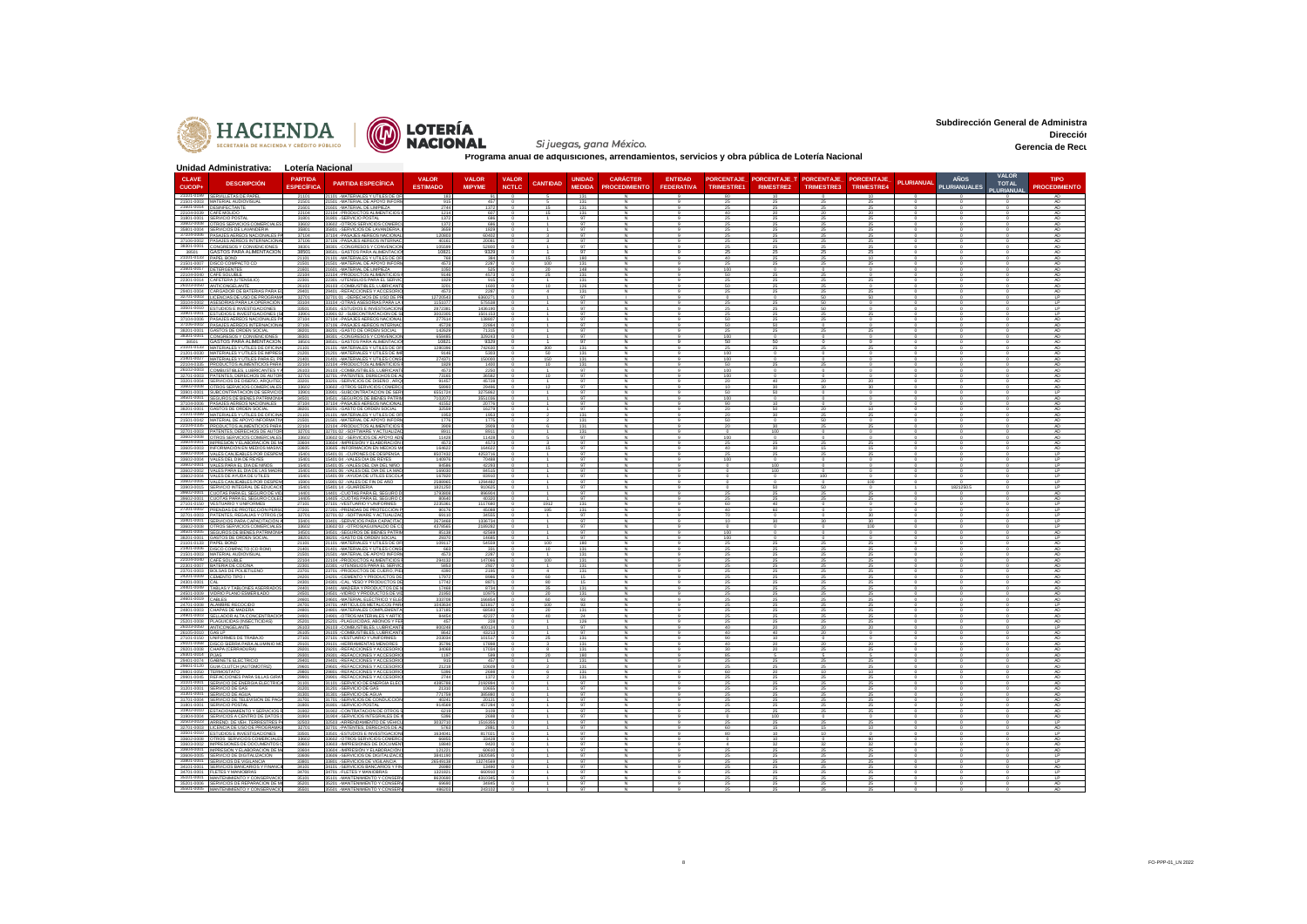



Si juegas, gana México.

**Subdirección General de Administra Dirección Administrativa Gerencia de Recu** 

|                                           | Unidad Administrativa: Lotería Nacional                                             |                                     |                                                                         |                                 |                               |                              |                 |                                |                                         |                                     |                        |                                                        |            |                          |            |                                    |                              |                                     |
|-------------------------------------------|-------------------------------------------------------------------------------------|-------------------------------------|-------------------------------------------------------------------------|---------------------------------|-------------------------------|------------------------------|-----------------|--------------------------------|-----------------------------------------|-------------------------------------|------------------------|--------------------------------------------------------|------------|--------------------------|------------|------------------------------------|------------------------------|-------------------------------------|
| <b>CLAVE</b><br>CUCOP-                    | <b>DESCRIPCIÓN</b>                                                                  | <b>PARTIDA</b><br><b>ESPECÍFICA</b> | <b>PARTIDA ESPECÍFICA</b>                                               | <b>VALOR</b><br><b>ESTIMADO</b> | <b>VALOR</b><br><b>MIPYME</b> | <b>VALOR</b><br><b>NCTLC</b> | <b>CANTIDAD</b> | <b>UNIDAD</b><br><b>MEDIDA</b> | <b>CARÁCTER</b><br><b>PROCEDIMIENTO</b> | <b>ENTIDAD</b><br><b>FEDERATIVA</b> | <b>TRIMESTRE1</b>      | PORCENTAJE PORCENTAJE T PORCENTAJE<br><b>RIMESTRE2</b> | TRIMESTRE3 | PORCENTAJE<br>TRIMESTRE4 | PLURIANUAL | <b>AÑOS</b><br><b>PLURIANUALES</b> | <b>VALOR</b><br><b>TOTAL</b> | <b>TIPO</b><br><b>PROCEDIMIENTO</b> |
|                                           | 35701-0001 SERVICIOS DE MANTENIMENTO PR                                             | 35701                               | 35701 .- MANTENIMIENTO Y CONSERV                                        | 93244                           | 46622                         |                              |                 | 97                             |                                         |                                     |                        |                                                        |            |                          |            |                                    | PLURIANUAL                   | AD                                  |
|                                           | 35701-0001 SERVICIOS DE MANTENIMIENTO PI<br>35701-0001 SERVICIOS DE MANTENIMENTO PR | 35701<br>35701                      | 35701 .- MANTENIMIENTO Y CONSER<br>15701 .- MANTENIMIENTO Y CONSER      | 932447<br>106898                | 46622<br>53449                | $^{\circ}$                   |                 | 97<br>97                       |                                         |                                     | 25<br>25               | 25                                                     | 25<br>25   | 25<br>25                 |            |                                    |                              | AD.<br>AD                           |
|                                           | 35701-0001 SERVICIOS DE MANTENIMENTO PR<br>35701-0001 SERVICIOS DE MANTENIMENTO PR  | 35701<br>35701                      | 35701 .- MANTENIMIENTO Y CONSER<br>35701.-MANTENIMIENTO Y CONSER        | 818966<br>22413                 | 409483<br>112069              |                              |                 | 97<br>97                       |                                         |                                     |                        |                                                        | 25         | 25                       |            |                                    |                              | AD<br>AD.                           |
|                                           | 35701-0001 SERVICIO DE MANTENIMIENTO PI<br>35701-0002 REGARGA DE EXTINTORES         | 35701<br>35701                      | 35701 - MANTENIMIENTO Y CONSER<br>35701 -MANTENIMIENTO Y CONSER!        | 50000<br>19612                  | 28900<br>98060                |                              |                 | 97<br>97                       |                                         |                                     |                        |                                                        | 25         | 25                       |            |                                    |                              | AD<br>AD                            |
|                                           | 35801-0006 SERVICIOS DE LIMPIEZA                                                    | 35801                               | 35801. - SERVICIOS DE LAVANDERIA.                                       | 12340128                        | 6170064                       |                              |                 | 97                             |                                         |                                     |                        |                                                        |            | 25                       |            |                                    |                              | 1P                                  |
|                                           | 35901-0003 SERVICIO DE FUMIGACION<br>35901-0004 SERVICIO DE JARDINERIA              | 35901<br>35901                      | 35901 .- SERVICIOS DE JARDINERÍA<br>35901 - SERVICIOS DE JARDINERÍA Y   | 5172<br>171887                  | 2586<br>85944                 |                              |                 | 97<br>97                       |                                         |                                     |                        |                                                        |            |                          |            |                                    |                              | ΔŊ<br>AD                            |
|                                           | 37104-0006 PASAJES AEREOS NACIONALES P<br>33903-0012 SERVICIO MÉDICO INTEGRAL Y DE  | 37104<br>33903                      | 37104 .- PASAJES AEREOS NACIONA<br>33903. - SERVICIOS INTEGRALES        | 19206<br>4880000                | 9603<br>48800000              |                              |                 | 97<br>Q                        |                                         |                                     |                        |                                                        | 25         | 25                       |            |                                    |                              | AD<br>LN                            |
|                                           | 33903-0012 SERVICIO DE SUMINISTRO DE<br>33903-0012 SERVICIO DE SUMINISTRO DE        | 33903<br>33903                      | 33903 - SERVICIOS INTEGRALES<br>33903. - SERVICIOS INTEGRALES           | 30000<br>243000                 | 30000<br>243000               |                              |                 | 97<br>97                       |                                         |                                     |                        |                                                        | 25         | 25<br>25                 |            |                                    |                              | AD<br>AD                            |
|                                           | 22104-0040 CAFÉ SOLUBLE                                                             | 22104                               | 22104. PRODUCTOS ALIMENTICIOS                                           | 477                             | 2389                          |                              |                 | 125                            |                                         |                                     |                        |                                                        |            |                          |            |                                    |                              | AD                                  |
|                                           | 26103-0050 ANTICONGELANT<br>32701-0003 LICENCIAS DE USO DE PROGRAM                  | 26103<br>32701                      | 26103. COMBUSTIBLES, LUBRICAN<br>32701 01 .- DERECHOS DE USO DE PI      | 1061893<br>21532151             | 530946<br>10766075            |                              | 10              | 126<br>97                      |                                         |                                     |                        |                                                        | 33         | 100<br>59                |            |                                    |                              | 1P<br>LP                            |
|                                           | 32701-0005 REGALIAS POR DERECHOS DE AU<br>33104-0002 ASESORÍAS PARA LA OPERACIÓN    | 32701<br>33104                      | 32701 02 - SOFTWARE Y ACTUALIZA<br>33104. - OTRAS ASESORIAS PARA LA     | 1032663<br>331028               | 5163318<br>1655143            |                              |                 | 97<br>97                       |                                         |                                     | 13                     |                                                        |            |                          |            |                                    |                              | IP.<br>1P                           |
|                                           | 33501-0010 ESTUDIOS E INVESTIGACIONES<br>33901-0001 ESTUDIOS E INVESTIGACIONES      | 33501<br>33901                      | 33501 .- ESTUDIOS E INVESTIGACION<br>33901 02 - SUBCONTRATACION DE S    | 963475<br>2397414               | 481737<br>1198706             |                              |                 | 97<br>97                       |                                         |                                     | 69                     |                                                        |            |                          |            |                                    |                              | LP<br>1P                            |
|                                           | 33903-0012 SERVICIOS INTEGRALES                                                     | 33903                               | 33903.-SERVICIOS INTEGRALES                                             | 2033038                         | 1016518                       |                              |                 | 97                             |                                         |                                     | $10^{-1}$              | $\mathcal{R}$                                          | 19         | R                        |            |                                    |                              | LP.                                 |
| 21101-0104 FOLDERS                        | 37104-0006 PASAJES AÉREOS NACIONALES PA                                             | 37104<br>21101                      | 37104 .- PASAJES AEREOS NACIONA<br>21101 .- MATERIALES Y UTILES DE OF   | 64020                           | 32009                         |                              | 10              | 97<br>131                      |                                         |                                     | 47<br>100              | 48                                                     |            |                          |            |                                    |                              | AD.<br>AD                           |
|                                           | 21501-0007 DISCO COMPACTO (CD ROM)<br>22104-0040 CAFÉ SOLUBLE                       | 21501<br>22104                      | 21501 .- MATERIAL DE APOYO INFOR<br>2104 - DRODHOTOS ALIMENTICIOS       | 2744<br>1829                    | 1372<br>915                   | $\Omega$                     | 25              | 131<br>125                     |                                         |                                     | 66<br>100              |                                                        |            |                          |            |                                    |                              | AD.<br>AD.                          |
|                                           | 33602-0008 OTROS SERVICIOS COMERCIALE<br>37104-0006 PASAJES AÉREOS NACIONALES PA    | 33602<br>37104                      | 33602. OTROS SERVICIOS COMERC<br>37104 .- PASAJES AEREOS NACIONAL       | 91<br>7042                      | 457                           | $\Omega$                     |                 | Q<br>97                        |                                         |                                     | 100                    |                                                        |            | 26                       |            |                                    |                              | AD<br>AD.                           |
|                                           | 37104-0006 PASAJES AÉREOS NACIONALES PA                                             | 37104                               | 37104 - PASAJES AEREOS NACIONAL                                         | 832                             |                               |                              |                 | 97                             |                                         |                                     |                        |                                                        |            |                          |            |                                    |                              | Δn                                  |
|                                           | 21501-0042 MATERIAL DE APOYO INFORMATIVI<br>33602-0008 OTROS SERVICIOS COMERCIALES  | 21501<br>33602                      | 21501 -MATERIAL DE APOYO INFOR<br>33602 01 - FONDO DE RESERVA PA        | 7641<br>12438378                | 3821<br>6219189               |                              |                 | 97<br>97                       |                                         |                                     | 100<br>25              |                                                        |            |                          |            |                                    |                              | AD<br>AD                            |
|                                           | 33602-0009 OTROS SERVICIOS COMERCIALES<br>32701-0003 PATENTES DERECHOS DE AUTOR     | 33602<br>32701                      | 33602 02 - SERVICIOS DE APOYO ADI<br>32701.02 - SOFTWARE Y ACTUALIZA    | 18291<br>2617                   | 9146<br>1309                  |                              |                 | 97<br>97                       |                                         |                                     | 25<br>100              |                                                        |            |                          |            |                                    |                              | AD.<br>AD                           |
|                                           | 37104-0006 PASAJES AÉREOS NACIONALES<br>31801-0001 SERVICIO POSTAL                  | 37104<br>31801                      | 37104.-PASAJES AEREOS NACIONAL<br>31801. - SERVICIO POSTAL              | 9232<br>182                     | 3979<br>915                   |                              |                 | 97<br>97                       |                                         |                                     | 35<br>50               |                                                        |            |                          |            |                                    |                              | AD.<br>AD                           |
|                                           | 21101-0041 CARPETAS PARA ARCHIVO                                                    | 21101                               | 21101. - MATERIALES Y UTILES DE OF                                      | 448                             | 224                           |                              |                 | 131                            |                                         |                                     |                        |                                                        |            |                          |            |                                    |                              | AD                                  |
|                                           | 21401-0027 DISPOSITIVOS USB<br>21501-0007 DISCO COMPACTO (CD ROM)                   | 21401<br>21501                      | 21401 - MATERIALES Y ÚTILES CONS<br>21501 .- MATERIAL DE APOYO INFOR    | 640<br>3180                     | 320<br>1590                   |                              |                 | 131<br>131                     |                                         |                                     | 25                     |                                                        | 25         | 25                       |            |                                    |                              | AD<br>AD                            |
|                                           | 22104-0040 CAFÉ SOLUBLE<br>32701-0003 LICENCIAS DE USO DE PROGRAM                   | 22104<br>32701                      | 22104. - PRODUCTOS ALIMENTICIO:<br>32701 02 - SOFTWARE Y ACTUALIZA      | 50<br>45216                     | 251<br>22608                  |                              |                 | 131<br>97                      |                                         |                                     |                        |                                                        |            | 30                       |            |                                    |                              | AD<br>AD                            |
|                                           | 34301-0001 SERVICIOS DE RECAUDACIÓN. TRA                                            | 34301                               | 34301. - GASTOS INHERENTES A LA                                         | 47100                           | 23550                         |                              |                 | 97                             |                                         |                                     |                        |                                                        |            |                          |            |                                    |                              | AD                                  |
|                                           | 37104-0006 PASAJES AÉREOS NACIONALES I<br>22301-0014 CAFETERA (UTENSILIO)           | 37104<br>22301                      | 37104 .- PASAJES AEREOS NACIONA<br>22301 .- UTENSILIOS PARA EL SERVI    | 97950<br>45                     | 48975<br>228                  |                              |                 | 97<br>131                      |                                         |                                     | 100                    |                                                        |            |                          |            |                                    |                              | AD<br>AD.                           |
|                                           | 31802-0002 SERVICIO TELEGRAFICO<br>32701-0002 USO DE PATENTES Y MARCAS              | 31802<br>32701                      | 31802. SERVICIO TELEGRAFICO<br>32701 01 .- DERECHOS DE USO DE P         | 91<br>318728300                 | 457<br>159364150              |                              |                 | 97<br>97                       |                                         |                                     | 60<br>25               |                                                        |            |                          |            |                                    | 318728300                    | AD<br><b>LP</b>                     |
| 32701-0003                                | LICENCIAS DE USO DE PROGRAM<br>33303-0005 SERVICIOS DE CONSULTORIA                  | 32701                               | 32701 02 - SOFTWARE Y ACTUALIZA<br>33303 .- SERVICIOS RELACIONADOS      | 45728                           | 22864                         |                              |                 | 97<br>97                       |                                         |                                     |                        |                                                        |            |                          |            |                                    |                              | AD<br>IP                            |
|                                           | 33901-0001 ESTUDIOS E INVESTIGACIONES                                               | 33303<br>33901                      | 33901 02 .- SUBCONTRATACION DE S                                        | 177586<br>885046                | 88793<br>4425231              |                              |                 | 97                             |                                         |                                     | 50                     |                                                        |            |                          |            |                                    |                              | <b>LP</b><br>ΔD                     |
|                                           | 37104-0006 PASAJES AÉREOS NACIONALES PA<br>37106-0002 PASAJES AÊREOS INTERNACIONAL  | 37104<br>37106                      | 37104 .- PASAJES AEREOS NACION<br>37106 .- PASAJES AEREOS INTERNAD      | 3793<br>32010                   | 1896<br>16005                 |                              |                 | q7<br>97                       |                                         |                                     | 100                    |                                                        |            |                          |            |                                    |                              | AD.                                 |
| 21101-0133 PAPEL BOND<br>21201-0030 TONER |                                                                                     | 21101<br>21201                      | 21101. - MATERIALES Y UTILES DE OF<br>21201 . MATERIALES Y ÚTILES DE IM | 320<br>2560                     | 1600<br>12804                 |                              | 15              | 180<br>13'                     |                                         |                                     | 100                    |                                                        |            |                          |            |                                    |                              | AD.                                 |
| 24601-0019 CARLES                         | 29401-0038 PROBADOR DE CABLEADO DE RE                                               | 24601                               | 24601 .- MATERIAL ELÉCTRICO Y ELE                                       | 18291                           | 9146                          |                              |                 | 93<br>131                      |                                         |                                     | 100                    |                                                        |            |                          |            |                                    |                              | AD<br>AD.                           |
|                                           | 31401-0001 SERVICIO TELEFÓNICO CONVENI                                              | 29401<br>31401                      | 29401 .-REFACCIONES Y ACCESORIO<br>31401 - SERVICIO TELEFÓNICO CON      | 13719<br>1207492                | 6859<br>603746                |                              |                 | 97                             |                                         |                                     | -70                    |                                                        |            |                          |            |                                    |                              | LP                                  |
|                                           | 31701-0002 SERVICIOS DE CONDUCCIÓN DE S<br>31904-0004 SERVICIOS INTEGRALES DE INFRA | 31701<br>31904                      | 31701. - SERVICIOS DE CONDUCCIÓ<br>31904. SERVICIOS INTEGRALES DE       | 23275862<br>9496644             | 11637931<br>47483222          |                              |                 | 97<br>97                       |                                         |                                     | -25                    |                                                        | -25        | 25                       |            |                                    |                              | IP<br><b>LP</b>                     |
|                                           | 32301-0001 ARRENDAMIENTO DE EQUIPO Y BI<br>32303-0003 ARRENDAMIENTO DE EQUIPO DE 1  | 32301<br>32303                      | 32301. ARRENDAMIENTO DE EQUIP<br>32303 .- ARRENDAMIENTO DE EQUIF        | 1465517<br>28448276             | 7327586<br>14224138           |                              |                 | 97<br>97                       |                                         |                                     | 25                     |                                                        |            | 25                       |            |                                    |                              | LP<br><b>IP</b>                     |
|                                           | 33604-0001 IMPRESIÓN Y ELABORACIÓN DE M                                             | 33604<br>37104                      | 33604 .- IMPRESIÓN Y ELABORACIÓN<br>37104 .- PASAJES AEREOS NACIONA     | 819084                          | 4095422<br>18966              |                              |                 | 97<br>97                       |                                         |                                     | 25                     |                                                        | 25         | 25                       |            |                                    |                              | $\mathsf{L}$<br>AD                  |
|                                           | 37104-0006 PASAJES AÉREOS NACIONALES PA<br>29401-0017 INTERFACES O ACOPLADORES PA   | 29401                               | 29401.REFACCIONES Y ACCESORIO                                           | 3793<br>457                     | 2287                          |                              |                 | 131                            |                                         |                                     | 100                    |                                                        |            |                          |            |                                    |                              | AD                                  |
|                                           | 37104-0006 PASAJES AÉREOS NACIONALES P<br>37104-0006 PASAJES AFREOS NACIONALES PA   | 37104<br>37104                      | 37104.-PASAJES AEREOS NACIONAL<br>37104 - PASA IFS AFREOS NACIONA       | 9603<br>9501                    | 4801<br>480                   |                              |                 | 97<br>Q                        |                                         |                                     | 100<br>100             |                                                        |            |                          |            |                                    |                              | AD.<br>AD                           |
|                                           | 33301-0006 DESARROLLO Y MANTENIMIENTO<br>33903-0012 SERVICIOS INTEGRALES            | 33301<br>33903                      | 33301. - SERVICIOS DE DESARROLLI<br>33903. - SERVICIOS INTEGRALES       | 17241379<br>2586207             | 8620690<br>1293103            |                              |                 | 97<br>97                       |                                         |                                     | 25                     |                                                        |            | 25                       |            |                                    |                              | <b>LP</b><br>LP                     |
|                                           | 37104-0006 PASAJES AÉREOS NACIONALES PA<br>29401-0053 DISPOSITIVO DE ALMACENAMIENT  | 37104                               | 37104 .- PASAJES AEREOS NACIONAL<br>29401.-REFACCIONES Y ACCESORIO      | 960<br>457                      | 480<br>228                    |                              |                 | 97<br>131                      |                                         |                                     | 100                    |                                                        |            |                          |            |                                    |                              | AD.<br>AD.                          |
|                                           | 37104-0006 PASAJES AÉREOS NACIONALES                                                | 29401<br>37104                      | 104 - PASAJES AEREOS NACIONA                                            | 320                             | 160                           |                              |                 | 97                             |                                         |                                     |                        |                                                        |            |                          |            |                                    |                              |                                     |
|                                           | 29401-0053 DISPOSITIVO DE ALMACENAMIENT<br>29401-0053 DISPOSITIVO DE ALMACENAMIENT  | 29401<br>29401                      | 29401 .- REFACCIONES Y ACCESORIO<br>29401.REFACCIONES Y ACCESORIO       | 457<br>457                      | 228<br>228                    |                              |                 | 131<br>131                     |                                         |                                     | 100<br>100             |                                                        |            |                          |            |                                    |                              | AD<br>AD.                           |
|                                           | 21101-0171 MICAS PROTECTORAS PARA CD<br>21401-0027 DISPOSITIVOS USB                 | 21101<br>21401                      | 1101. MATERIALES Y UTILES DE O<br>21401 .- MATERIALES Y ÚTILES CONS     | 224<br>1829                     | 915                           |                              |                 | 131<br>131                     |                                         |                                     | 100                    |                                                        |            |                          |            |                                    |                              | AD                                  |
| 21501-0042 LIBROS                         | 21601-0060 ARTICULOS DE HIGIENE PERSON                                              | 21501<br>21601                      | 21501 .- MATERIAL DE APOYO INFOR<br>21601 - MATERIAL DE LIMPIEZA        | 4116<br>915                     | 2058<br>457                   |                              |                 | 131<br>131                     |                                         |                                     | 95<br>100              |                                                        |            |                          |            |                                    |                              | AD.<br>AD                           |
|                                           | 22104-0335 PRODUCTOS PREPARADOS                                                     | 22104                               | 2104. PRODUCTOS ALIMENTICIOS                                            | 7774                            | 3887                          |                              |                 | 131                            |                                         |                                     | 7ή                     |                                                        |            |                          |            |                                    |                              | AD.                                 |
|                                           | 22301-0079 UTENSILIOS PARA SERVIR ALIM<br>31801-0001 SERVICIO POSTAL                | 22301<br>31801                      | 22301. UTENSILIOS PARA EL SERVIC<br>1801.-SERVICIO POSTA                | 484<br>915                      | 242<br>45                     |                              |                 | 131<br>97                      |                                         |                                     | 100                    |                                                        |            |                          |            |                                    |                              | AD<br>AD                            |
|                                           | 32701-0002 USO DE PATENTES Y MARCAS<br>33104-0002 ASESORIAS PARA LA OPERACION       | 32701<br>33104                      | 32701 02 - SOFTWARE Y ACTUALIZA<br>33104 .- OTRAS ASESORIAS PARA LA     | 45728<br>5030129                | 22864<br>2515065              |                              | 24              | 97<br>97                       |                                         |                                     | 90<br>100              |                                                        |            |                          |            |                                    |                              | AD.<br>AD                           |
|                                           | 33105-0006 SERVICIOS LEGALES<br>33602-0008 OTROS SERVICIOS COMERCIALE               | 33105<br>33602                      | 33105 .- SERVICIOS RELACIONADOS<br>33602. - OTROS SERVICIOS COMERC      | 480<br>45728                    | 240<br>22864                  |                              |                 | 97<br>97                       |                                         |                                     | 100<br>40              |                                                        |            |                          |            |                                    |                              | AD<br>AD.                           |
|                                           | 33605-0003 INFORMACIÓN EN MEDIOS MASIV<br>33901-0002 SERVICIOS ESTADISTICOS         | 33605<br>33901                      | 33605 .- INFORMACIÓN EN MEDIOS M<br>33901.02 - SLIBCONTRATACION DE S    | 2233146<br>598894               | 1116573<br>2994474            |                              |                 | 97<br>Q                        |                                         |                                     | 70<br>$\overline{40}$  |                                                        |            |                          |            |                                    |                              | AD<br>$\overline{P}$                |
|                                           | 37104-0006 PASAJES AEREOS NACIONALES P/                                             | 37104                               | 37104 .- PASAJES AEREOS NACIONAL                                        | 1920                            | 9603                          |                              |                 | 97                             |                                         |                                     | 100                    |                                                        |            |                          |            |                                    |                              | AD                                  |
|                                           | 38201-0001 GASTOS DE ORDEN SOCIAL<br>21101-0171 MICAS PROTECTORAS PARA CD P/        | 38201<br>21101                      | 38201 .- GASTO DE ORDEN SOCIAL<br>21101. MATERIALES Y UTILES DE OF      | 1650<br>340                     | 8253<br>1701                  |                              |                 | 97<br>131                      |                                         |                                     | 100<br>10 <sup>c</sup> |                                                        |            |                          |            |                                    |                              | AD<br>AD.                           |
| 21501-0042 LIBROS                         | 21401-0027 DISPOSITIVOS USB                                                         | 21401<br>21501                      | 21401 .- MATERIALES Y ÚTILES CONS<br>21501 .- MATERIAL DE APOYO INFOR   | 1829<br>2286                    | 915<br>1143                   |                              | 10              | 131<br>131                     |                                         |                                     | 100<br>100             |                                                        |            |                          |            |                                    |                              | AD.<br>AD                           |
|                                           | 21601-0060 ARTICULOS DE HIGIENE PERSONA                                             | 21601                               | 1601 .- MATERIAL DE LIMPIEZA                                            | 915                             | 457                           |                              |                 | 131                            |                                         |                                     | 10 <sup>c</sup>        |                                                        |            |                          |            |                                    |                              | AD.                                 |
|                                           | 31801-0001 SERVICIO POSTAL<br>33105-0006 SERVICIOS LEGALE                           | 31801<br>33105                      | 31801 .- SERVICIO POSTAL<br>33105. SERVICIOS RELACIONADO                | 1541<br>27437                   | 771<br>37185                  |                              |                 | 97                             |                                         |                                     | 100                    |                                                        |            |                          |            |                                    |                              | AD.                                 |
|                                           | 33603-0002 SERVICIO DE IMPRESIÓN DE DOC<br>33605-0003 INFORMACIÓN EN MEDIOS MASIVO  | 33603<br>33605                      | 33603. IMPRESIONES DE DOCUMEN<br>33605 - INFORMACIÓN EN MEDIOS M        | 183<br>9146                     | Q <sub>1</sub><br>4573        |                              |                 | 97<br>97                       |                                         |                                     | 100<br>90              |                                                        |            |                          |            |                                    |                              | AD<br>AD.                           |
| 21101-0133 PAPEL BOND                     | 37104-0006 PASAJES AEREOS NACIONALES                                                | 37104                               | 37104. PASAJES AEREOS NACIONA                                           | 26056<br>10655                  | 13028<br>5328                 |                              |                 | 180                            |                                         |                                     |                        |                                                        |            |                          |            |                                    |                              | AD                                  |
|                                           | 22104-0040 PRODUCTOS ALIMENTICIOS                                                   | 21101<br>22104                      | 21101 - MATERIALES Y UTILES DE OF<br>22104. - PRODUCTOS ALIMENTICIOS    | 3197                            | 1598                          |                              | 36              | 131                            |                                         |                                     | 100                    |                                                        |            |                          |            |                                    |                              | AD.                                 |
| 22301-0014 UTENSILIOS                     | 26103-0050 ANTICONGELANTI                                                           | 22301<br>26103                      | 22301 .- UTENSILIOS PARA EL SERVI<br>26103 .- COMBUSTIBLES. LUBRICANT   | 532<br>3841                     | 2664<br>1921                  |                              | 206             | 131<br>126                     |                                         |                                     | 100<br>100             |                                                        |            |                          |            |                                    |                              | AD<br>AD                            |
| 33104-0002 ASESORIAS                      | 31701-0002 SERVICIOS DE CONDUCCIÓN DE                                               | 31701<br>33104                      | 31701 .- SERVICIOS DE CONDUCCIÓ!<br>3104 .- OTRAS ASESORIAS PARA LA     | 8221164<br>9145                 | 4110582<br>45728              |                              |                 | 97                             |                                         |                                     | 100                    |                                                        |            |                          |            |                                    |                              | <b>LP</b>                           |
|                                           | 33602-0008 APOYO ADMINISTRATIVO, FOTO                                               | 33602                               | 33602 02 - SERVICIOS DE APOYO AD                                        | 182<br>12451057                 | 915                           |                              |                 | 97<br>97                       |                                         |                                     | 95                     |                                                        |            |                          |            |                                    |                              | AD<br>P                             |
|                                           | 33901-0001 SERVICIOS DE OUTSORCING<br>33903-0012 SERVICIOS INTEGRALES               | 33901<br>33903                      | 33901 02 .- SUBCONTRATACION DE S<br>33903. - SERVICIOS INTEGRALES       | 2114013                         | 62255287<br>0570068           |                              |                 | 97                             |                                         |                                     | 25                     |                                                        |            |                          |            |                                    |                              | LP                                  |
|                                           | 36201-0001 DIFUSIÓN DE MENSAJES<br>37104-0006 PASAJES AEREOS NACIONALES             | 36201<br>37104                      | 36201 .- DIFUSION DE MENSAJES CO<br>37104 .- PASAJES AEREOS NACIONAL    | 432500000<br>181495             | 216250000<br>90747            |                              | 12              | 97<br>97                       |                                         |                                     |                        |                                                        |            |                          |            |                                    |                              | AD.<br>AD                           |
|                                           | 37106-0002 PASAJES AEREOS INTERNACIONAL                                             | 37106                               | 37106 - PASAJES AEREOS INTERNAC                                         | 4389                            | 21949                         |                              |                 |                                |                                         |                                     |                        |                                                        |            |                          |            |                                    |                              |                                     |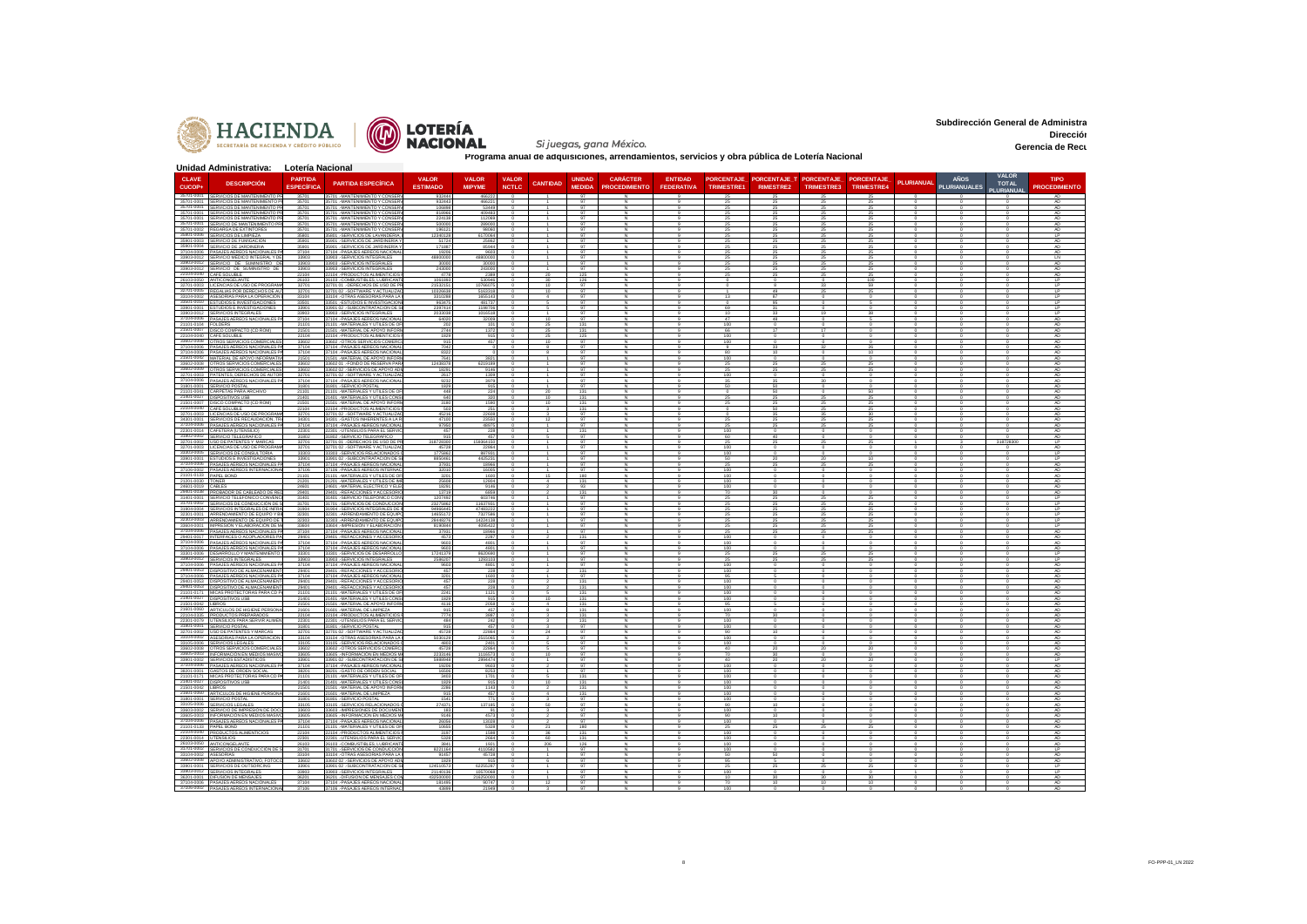



**Subdirección General de Administra Dirección Administrativa Gerencia de Recu** 

|                                        | Unidad Administrativa: Lotería Nacional                                             |                                     |                                                                         |                                 |                               |                              |                         |                                |                                         |                                     |            |                  |                                                  |                          |           |                                    |                                           |                                     |
|----------------------------------------|-------------------------------------------------------------------------------------|-------------------------------------|-------------------------------------------------------------------------|---------------------------------|-------------------------------|------------------------------|-------------------------|--------------------------------|-----------------------------------------|-------------------------------------|------------|------------------|--------------------------------------------------|--------------------------|-----------|------------------------------------|-------------------------------------------|-------------------------------------|
| <b>CLAVE</b><br>CUCOP-                 | <b>DESCRIPCIÓN</b>                                                                  | <b>PARTIDA</b><br><b>ESPECÍFIC/</b> | <b>PARTIDA ESPECÍFICA</b>                                               | <b>VALOR</b><br><b>ESTIMADO</b> | <b>VALOR</b><br><b>MIPYME</b> | <b>VALOR</b><br><b>NCTLC</b> | <b>CANTIDAD</b>         | <b>UNIDAD</b><br><b>MEDIDA</b> | <b>CARÁCTER</b><br><b>PROCEDIMIENTO</b> | <b>ENTIDAD</b><br><b>FEDERATIVA</b> | TRIMESTRE1 | <b>RIMESTRE2</b> | PORCENTAJE PORCENTAJE T PORCENTAJE<br>TRIMESTRE3 | PORCENTAJE<br>TRIMESTRE4 | PLURIANUA | <b>AÑOS</b><br><b>PLURIANUALES</b> | <b>VALOR</b><br><b>TOTAL</b><br>PLURIANUA | <b>TIPO</b><br><b>PROCEDIMIENTO</b> |
| 22104-0040                             | 21601-0014 MATERIAL DE LIMPIEZA<br>PRODUCTOS ALIMENTICIOS                           | 21601<br>22104                      | 21601 .- MATERIAL DE LIMPIEZA<br>22104. - PRODUCTOS ALIMENTICIOS        | 457<br>7316                     | 3658                          | $\Omega$<br>$^{\circ}$       | 18<br>118               | 131<br>131                     |                                         |                                     | 100<br>100 |                  |                                                  |                          |           |                                    |                                           | AD<br>AD                            |
| 22301-0014                             | <b>UTENSILIOS</b><br>26103-0050 ANTICONGELANT                                       | 22301<br>26103                      | 22301 .- UTENSILIOS PARA EL SERV<br>26103. COMBUSTIBLES, LUBRICANT      | 1162<br>3073                    | 1537                          |                              | 13<br>165               | 131<br>126                     |                                         |                                     | 100<br>100 |                  |                                                  |                          |           |                                    |                                           | AD<br>AD                            |
| 33602-0008<br>33903-0012               | APOYO ADMINISTRATIVO, FOTO<br><b>ERVICIOS INTEGRALE</b>                             | 33602<br>33903                      | 33602 02 .- SERVICIOS DE APOYO ADM<br>33903. - SERVICIOS INTEGRALES     | 915<br>0255749                  | 457<br>127875                 |                              | -6                      | 97                             |                                         |                                     | 100        |                  |                                                  |                          |           |                                    |                                           | AD.                                 |
|                                        | 37104-0006 PASAJES AFREOS NACIONALES                                                | 37104                               | 37104 - PASA IES AEREOS NACIONAL                                        | 106090                          | 53045                         |                              | 12                      | 97                             |                                         |                                     | 100        |                  |                                                  |                          |           |                                    |                                           | AD                                  |
| 38301-0001<br>21101-0133               | CONVENCIONES                                                                        | 38301<br>21101                      | 38301. CONGRESOS Y CONVENCIO<br>21101 .- MATERIALES Y UTILES DE O       | 532759<br>1775                  | 266379                        |                              | 20                      | 97                             |                                         |                                     | 100        |                  |                                                  |                          |           |                                    |                                           | AD.                                 |
| 21601-0014 DESINFECTANT                | 22104-0011 AGUA PRURIFICADA GARRAFON 2                                              | 21601<br>22104                      | 21601 -MATERIAL DE LIMPIEZA<br>22104. - PRODUCTOS ALIMENTICIOS F        | 7220<br>5464                    | 3610<br>2732                  | $^{\circ}$                   | 51                      | 131<br>131                     |                                         | - 26                                | 25         | 25               | 25<br>- 25                                       | 25                       |           |                                    |                                           | AD<br>AD                            |
| 22301-0014<br>24601-0064 PILAS PAO C/4 | CAFETERA (UTENSILIO)                                                                | 22301<br>24601                      | 22301 .- UTENSILIOS PARA EL SERVI<br>24601 - MATERIAL ELÉCTRICO Y ELE   | 1372<br>233                     | 686<br>116                    |                              |                         | 131<br>285                     |                                         |                                     | 100<br>100 |                  |                                                  |                          |           |                                    |                                           | AD.<br>AD                           |
|                                        | 26102-0003 ACEITE LUBRICANTE                                                        | 26103                               | 26103. COMBUSTIBLES, LUBRICANTI                                         | 21950                           | 10975                         |                              |                         | 131                            |                                         | 26                                  | 47         |                  |                                                  |                          |           |                                    |                                           | AD.                                 |
| 29201-0005                             | FRRADURA:<br>29401-0027 MOUSE (RATON) ACCESORIO DE                                  | 29201<br>29401                      | 29201 .- REFACCIONES Y ACCESORI<br>29401. REFACCIONES Y ACCESORIO       | 984<br>915                      | 492<br>457                    |                              |                         | 131<br>131                     |                                         |                                     | 100<br>100 |                  |                                                  |                          |           |                                    |                                           | AD<br>AD.                           |
| 29601-0132<br>31101-0001               | LLANTAS DE HULE PARA AUTOMO<br>SERVICIO DE ENERGIA ELECTRIC                         | 29601<br>31101                      | 29601 .- REFACCIONES Y ACCESORIO<br>31101 .- SERVICIO DE ENERGÍA ELÉC   | 6402<br>36583                   | 3201<br>18291                 |                              |                         | 131<br>97                      |                                         |                                     | 100        |                  |                                                  |                          |           |                                    |                                           | AD<br>AD                            |
| 31603-0030                             | 31301-0001 SERVICIO DE AGUA<br>ERVICIOS DE ACCESO A INTERN                          | 31301<br>31603                      | 31301 .- SERVICIO DE AGUA<br>31603 .- SERVICIOS DE INTERNET             | 9603<br>2260                    | 4801<br>1130                  |                              |                         | 97<br>$97\,$                   |                                         |                                     | 29<br>33   |                  | 24<br>25                                         |                          |           |                                    |                                           | AD.<br>AD.                          |
|                                        | 31801-0001 SERVICIO POSTAL                                                          | 31801                               | 31801.-SERVICIO POSTAL                                                  | 2286                            | 1143                          |                              |                         | Q                              |                                         |                                     | 100        |                  |                                                  |                          |           |                                    |                                           | AD.                                 |
| 33604-0001                             | 33603-0002 SERVICIO DE IMPRESIÓN DE DOC<br>IMPRESIÓN Y ELABORACIÓN DE               | 33602<br>33604                      | 33602 02 .- SERVICIOS DE APOYO ADM<br>33604 .- IMPRESIÓN Y ELABORACIÓN  | 4573<br>2826                    | 2287<br>1413                  | $\Omega$                     |                         | 97<br>97                       |                                         | 26                                  | 100<br>100 |                  |                                                  |                          |           |                                    |                                           | AD.<br>AD.                          |
|                                        | 35201-0007 SERVICIOS DE MANTENIMIENTO<br>35501-0005 MANTENIMIENTO Y CONSERVACI      | 35201<br>35501                      | 35201. MANTENIMIENTO Y CONSER!<br>35501 .- MANTENIMIENTO Y CONSERY      | 6402<br>34759                   | 3201<br>17379                 | $\Omega$                     |                         | Q<br>97                        |                                         | 26                                  | 100<br>25  |                  | 25                                               |                          |           |                                    |                                           | AD.<br>AD.                          |
| 25901-0007                             | SERVICIOS DE LIMPIEZA<br>35901-0001 FUMIGACION DE BIENES MUEBLE                     | 35801<br>35901                      | 35801 - SERVICIOS DE LAVANDERIA<br>35901.-SERVICIOS DE JARDINERÍA '     | 23259<br>4665                   | 11629<br>1332                 |                              |                         | $\overline{a7}$<br>Q           |                                         |                                     | 100        |                  |                                                  |                          |           |                                    |                                           | AD.<br>AD.                          |
| 21101-0133                             | 37104-0006 PASAJES AÉREOS NACIONALES P                                              | 37104                               | 37104 .- PASAJES AEREOS NACIONAL                                        | 124784                          | 62392<br>4696                 | $\Omega$                     | n <sub>0</sub>          | 97<br>180                      |                                         | 26                                  | 24         | 24               | 24                                               | <b>28</b>                |           |                                    |                                           | AD.<br>$\overline{a}$               |
| 21401-0026                             | PAPEL BOND<br><b>DISCOS DUROS</b>                                                   | 21101<br>21401                      | 21101 .- MATERIALES Y UTILES DE OR<br>21401 - MATERIALES Y ÚTILES CONS  | 9391<br>1691                    | 846                           |                              |                         | 131                            |                                         | 14                                  |            |                  |                                                  |                          |           |                                    |                                           | AD                                  |
| 21601-0014<br>22104-0011               | <b>DESINFECTAN</b><br>AGUA PURIFICADA                                               | 21601<br>22104                      | 21601 .- MATERIAL DE LIMPIEZA<br>22104 - PRODUCTOS ALIMENTICIOS         | 3979<br>5328                    | 1990<br>2664                  |                              | 20<br>600               | 131<br>131                     |                                         | 14                                  |            |                  |                                                  | 25                       |           |                                    |                                           | AD.<br>AD                           |
|                                        | 22301-0083 VASOS DESECHARLES<br>29601-0045 REFACCIONES Y ACCESORIOS MI              | 22301<br>29601                      | 22301 .- UTENSILIOS PARA EL SERVIC<br>29601. - REFACCIONES Y ACCESORIO  | 1270<br>12580                   | 635<br>6290                   |                              | 150<br>12               | 285<br>131                     |                                         | 14<br>14                            | 25         |                  | 25                                               | 25                       |           |                                    |                                           | AD<br>AD.                           |
| 31101-0001                             | SERVICIO DE ENERGIA ELECTRIC<br>SERVICIO DE INTERNET                                | 31101<br>31603                      | 31101 .- SERVICIO DE ENERGÍA ELÉC<br>31603. - SERVICIOS DE INTERNET     | 22868<br>2131                   | 11434<br>1066                 |                              | 5666<br>12 <sup>5</sup> | 97<br>97                       |                                         | 14<br>14                            |            |                  | 25                                               |                          |           |                                    |                                           | AD<br>AD                            |
| 31603-0030                             | 35501-0005 MANTENMENTO Y CONSERVACI                                                 | 35501                               | 35501. - MANTENIMIENTO Y CONSER'                                        | 30581                           | 15291                         |                              | 12                      | 97                             |                                         | 14                                  | 25         |                  | 25                                               | 25                       |           |                                    |                                           | AD                                  |
| 35801-0003                             | SERVICIOS DE HIGIENE<br>37104-0006 PASAJES AEREOS NACIONALES F                      | 35801<br>37104                      | 35801 .- SERVICIOS DE LAVANDERIA<br>37104 .- PASAJES AEREOS NACIONA     | 35079<br>25862                  | 17540<br>12931                |                              | 12                      | 97<br>97                       |                                         | 14                                  |            |                  |                                                  |                          |           |                                    |                                           | AD<br>AD                            |
| 21101-0133 PAPEL BOND<br>21401-0027    | <b>ISPOSITIVOS USB / MEMORIA LI</b>                                                 | 21101<br>21401                      | 21101 .- MATERIALES Y UTILES DE OF<br>21401 .- MATERIALES Y ÚTILES CON  | 12431<br>283                    | 6215<br>141                   |                              |                         | 180<br>131                     |                                         | 19                                  |            |                  | 25                                               | 25                       |           |                                    |                                           | AD<br>AD                            |
| 21601-0014                             | DESINFECTANTE / LIMPIADOR ML<br>22104-0040 CAFÉ SOLUBLE 226 GRS                     | 21601<br>22104                      | 21601. - MATERIAL DE LIMPIEZA<br>22104. - PRODUCTOS ALIMENTICIOS        | 2151<br>5487                    | 1625<br>2744                  |                              |                         | 131<br>131                     |                                         |                                     |            |                  |                                                  |                          |           |                                    |                                           | AD<br>AD                            |
| 22301-0014                             | <b>CAFETERA (UTENSILIO)</b>                                                         | 22301                               | 2301. UTENSILIOS PARA EL SERVI                                          | 1372                            | 686                           |                              |                         | 131                            |                                         | 19                                  | 25         |                  | 25                                               | 25                       |           |                                    |                                           |                                     |
|                                        | 24601-0094 EXTENSIÓN POLARIZADA DE 3 CC<br>26103-0050 ANTICONGELANTE                | 24601<br>26103                      | 24601 .- MATERIAL ELÉCTRICO Y ELE<br>26103. - COMBUSTIBLES, LUBRICANTI  | 915<br>22407                    | 457<br>11203                  |                              | 1083                    | 131<br>126                     |                                         | 19<br>19                            | 100<br>40  |                  | 10                                               |                          |           |                                    |                                           | AD.<br>AD                           |
| 29601-0132                             | 29101-0296 AFLOJATODO / ACEITE MULTIUSO<br>LLANTAS PARA AUTOMOVIL 205/6             | 29101<br>29601                      | 29101 - HERRAMIENTAS MENORES<br>29601. REFACCIONES Y ACCESORIO          | 183<br>14633                    | 04<br>7316                    |                              | $\Delta$                | 131<br>131                     |                                         | 19                                  | 100<br>60  |                  | -20                                              |                          |           |                                    |                                           | AD<br>AD.                           |
| 31101-0001                             | ERVICIÓ DE ENERGIA ELECTRIC<br>31301-0001 SERVICIO DE AGUA                          | 31101<br>31301                      | 31101. SERVICIO DE ENERGÍA ELÉ<br>31301.-SERVICIO DE AGUA               | 28260<br>1371                   | 14130<br><b>GRA</b>           |                              | 12                      | 97                             |                                         | 10                                  |            |                  |                                                  |                          |           |                                    |                                           | AD<br>AD                            |
| 31603-0030                             | SERVICIOS DE INTERNET                                                               | 31603                               | 31603. - SERVICIOS DE INTERNET                                          | 1829                            | 915                           |                              | 12                      | 97                             |                                         | 19                                  | 25         |                  | 25                                               | つた                       |           |                                    |                                           | AD.                                 |
| 31801-0001                             | ERVICIO POSTAI<br>33602-2008 OTROS SERVICIOS COMERCIALE                             | 3180<br>33602                       | 31801.-SERVICIO POSTA<br>33602. - OTROS SERVICIOS COMERO                | 548<br>9015                     | 2744<br>4507                  |                              | 10 <sub>1</sub>         | 97                             |                                         | 10                                  |            |                  |                                                  |                          |           |                                    |                                           | AD                                  |
| 33604-0001<br>35201-0003               | IMPRESION Y ELABORACION DE P<br>MOBILIARIO Y EQUIPO DE ADMI?                        | 33604<br>35201                      | 33604. IMPRESION Y ELABORACION<br>35201 .- MANTENIMIENTO Y CONSER       | 5945<br>640                     | 2972<br>3201                  |                              |                         | 97<br>Q <sub>2</sub>           |                                         | 19                                  | 100        |                  |                                                  |                          |           |                                    |                                           | AD<br>AD                            |
|                                        | 35501-0005 MANTENIMIENTO Y CONSERVACI<br>35801-0003 SERVICIOS DE HIGIENE            | 35501<br>35801                      | 35501 .- MANTENIMIENTO Y CONSER<br>35801. - SERVICIOS DE LAVANDERIA,    | 28260<br>25862                  | 14130<br>12931                |                              | 12                      | 97<br>97                       |                                         | 19<br>19                            |            |                  | 25<br>25                                         |                          |           |                                    |                                           | AD.<br>AD                           |
| 35901-0003                             | SERVICIOS DE FUMIGACION<br>37104-0006 PASAJES AEREOS NACIONALES P                   | 35901<br>37104                      | 35901 .- SERVICIOS DE JARDINERÍA<br>37104 .- PASAJES AEREOS NACIONAL    | 141<br>78196                    | 39098                         |                              | 10 <sub>1</sub>         | Q <sub>2</sub><br>97           |                                         | 19                                  | 40         |                  | $10^{-1}$                                        | 20                       |           |                                    |                                           | AD.                                 |
| 21101-0133 PAPEL BOND                  |                                                                                     | 21101                               | 21101. - MATERIALES Y UTILES DE OF                                      | 9420                            | 4710                          |                              | 20                      | 131                            |                                         | 31                                  | 25         | 25               | 25                                               | 25                       |           |                                    |                                           | AD                                  |
| 21401-0027<br>21601-0017               | <b>IISPOSITIVOS US</b><br>DETERGENTES                                               | 21401<br>21601                      | 21401 .- MATERIALES Y ÚTILES CONS<br>21601. - MATERIAL DE LIMPIEZA      | 2286<br>4390                    | 1143<br>2195                  |                              |                         | 131<br>125                     |                                         |                                     |            |                  |                                                  |                          |           |                                    |                                           | AD<br>AD.                           |
| 22104-0040<br>22301-0070               | CAFE SOLUBLE<br><b>TAZA</b>                                                         | 22104<br>22301                      | 22104. - PRODUCTOS ALIMENTICIOS<br>22301 - UTENSILIOS PARA EL SERVI     | 5487<br>1372                    | 2743<br>685                   |                              | 10<br>40 <sub>1</sub>   | 131<br>131                     |                                         |                                     | 25         |                  | 25                                               | 25<br>25                 |           |                                    |                                           | AD<br>AD.                           |
| 24601-0046<br>26103-0013               | FOCOS                                                                               | 24601                               | 24601 .- MATERIAL ELÉCTRICO Y ELE                                       | 1280                            | 640                           |                              | 15                      | 131<br>97                      |                                         |                                     | ٦n         |                  | 30                                               | 40                       |           |                                    |                                           | AD.                                 |
| 29601-0005                             | COMBUSTIBLES LUBRICANTES Y<br>REFACCIONES Y ACCESORIOS MI                           | 26103<br>29601                      | 26103. COMBUSTIBLES, LUBRICANT<br>29601 .- REFACCIONES Y ACCESORIO      | 26888<br>13719                  | 13443<br>6859                 |                              |                         | 131                            |                                         |                                     |            |                  | 25                                               | 25                       |           |                                    |                                           | AD<br>AD.                           |
| 31301-0001                             | 31101-0001 SERVICIO DE ENERGIA ELECTRIC.<br>ERVICIO DE AGUA                         | 31101<br>31301                      | 31101 .- SERVICIO DE ENERGÍA ELÉC<br>31301. SERVICIO DE AGUA            | 48984<br>2193                   | 24492                         |                              |                         | 97<br>q7                       |                                         |                                     | 25         |                  | 25                                               | 25                       |           |                                    |                                           | AD.                                 |
| 31801-0001                             | SERVICIO POSTAL<br>33602-0009 SERVICIO DE FOTOCOPIADO                               | 31801<br>33602                      | 31801. - SERVICIO POSTAL<br>33602 02 .- SERVICIOS DE APOYO AD           | 5487<br>4573                    | 2743<br>2286                  |                              | 2000                    | 97<br>97                       |                                         |                                     | 25         |                  | 25                                               | 25                       |           |                                    |                                           | AD<br>AD.                           |
| 33604-0001                             | MPRESIÓN Y ELABORACIÓN DE I<br>35201-0006 SERVICIOS DE REPARACION DE M              | 33604                               | 33604 .- IMPRESIÓN Y ELABORACIÓN<br>35201 .- MANTENIMIENTO Y CONSER     | 109<br>12804                    |                               |                              |                         | 97<br>97                       |                                         |                                     |            |                  |                                                  |                          |           |                                    |                                           | AD                                  |
| 35801-0003                             | 35501-0005 MANTO Y CONSERVACION DE VE                                               | 35201<br>35501                      | 35501. MANTENIMIENTO Y CONSERY                                          | 35796                           | 6402<br>17897                 |                              | $\mathbf{3}$            | 97                             |                                         | 31                                  | 25         | 25               | 25                                               | 25                       |           |                                    |                                           | AD.                                 |
|                                        | SERVICIO DE HIGIENE (LIMPIEZA)<br>35901-0004 SERVICIOS DE JARDINERIA                | 35801<br>35901                      | 35801 .- SERVICIOS DE LAVANDERIA,<br>35901. - SERVICIOS DE JARDINERÍA Y | 22865<br>1829                   | 11432<br>914                  |                              |                         | 97<br>97                       |                                         |                                     |            |                  | 25                                               |                          |           |                                    |                                           | AD<br>AD.                           |
| 21101-0133                             | 37104-0006 PASAJES AEREOS NACIONALES<br>PAPEL BOND                                  | 37104<br>21101                      | 37104. - PASAJES AEREOS NACIONAL<br>21101. - MATERIALES Y UTILES DE OF  | 69050<br>6542                   | 34525<br>327                  |                              |                         | 97<br>131                      |                                         |                                     | 25         |                  | 25                                               | 25                       |           |                                    |                                           | AD<br>AD                            |
| 21401-0029                             | ACCESORIOS PARA PROTECCION<br>21601-0014 DESINFECTANTE                              | 21401<br>21601                      | 21401 .- MATERIALES Y ÚTILES CONS<br>21601 .- MATERIAL DE LIMPIEZA      | 1342<br>4573                    | 671<br>2287                   |                              |                         | 131<br>126                     |                                         |                                     |            |                  | 25                                               | 25                       |           |                                    |                                           | AD.<br>AD                           |
| 22104-0011<br>22301-0006               | GUA PURIFICADA<br><b>AZUCARERA</b>                                                  | 22104<br>22301                      | 22104 .- PRODUCTOS ALIMENTICIOS<br>22301. - UTENSILIOS PARA EL SERVI    | 5487<br>1372                    | 2744<br>686                   |                              | 720                     | 126<br>131                     |                                         |                                     |            |                  |                                                  | 25                       |           |                                    |                                           | AD<br>AD                            |
| 24601-0046                             | FOCOS                                                                               | 24601                               | 24601 .- MATERIAL ELÉCTRICO Y ELE                                       | 447                             | 224                           |                              |                         | 131                            |                                         |                                     |            |                  | 25                                               | 25                       |           |                                    |                                           | AD                                  |
| 26102-0003<br>29201-0008               | GASOLINA<br>CHAPA (CERRADURA)                                                       | 26103<br>29201                      | 26103 -COMBUSTIBLES LUBBICANT<br>29201. - REFACCIONES Y ACCESORIO       | 28809<br>1677                   | 14404<br>838                  |                              | 1600                    | 126<br>131                     |                                         |                                     |            |                  |                                                  |                          |           |                                    |                                           | AD.<br>AD                           |
| 29401-0056<br>29601-0005               | PROTECTOR DE PANTALLA<br>AMORTIGUADOR (AUTOMOTRIZ)                                  | 29401<br>29601                      | 29401. - REFACCIONES Y ACCESORIO<br>29601.REFACCIONES Y ACCESORIO       | 1677<br>18200                   | 838<br>9100                   |                              |                         | 131<br>131                     |                                         |                                     | 25         |                  | 25                                               | 25                       |           |                                    |                                           | AD                                  |
| 31201-0001                             | 31101-0001 SERVICIO DE ENERGIA ELECTRICA                                            | 31101<br>31201                      | 31101 - SERVICIO DE ENERGÍA ELÉC                                        | 35037                           | 17519<br>6644                 | $\Omega$                     |                         | 97<br>97                       |                                         |                                     | 25<br>50   |                  | 25                                               | 25<br>50                 |           |                                    |                                           | AD.<br>AD                           |
| 31801-0001                             | SERVICIO DE GAS<br><b>ERVICIO POSTA</b>                                             | 31801                               | 31201. - SERVICIO DE GAS<br>31801. SERVICIO POS                         | 13289<br>5487                   | 2744                          |                              |                         | 97                             |                                         |                                     |            |                  |                                                  |                          |           |                                    |                                           |                                     |
|                                        | 33602-0009 SERVICIO DE FOTOCOPIADO<br>33604-0001 IMPRESION Y ELABORACION DE F       | 33602<br>33604                      | 33602 02 - SERVICIOS DE APOYO ADI<br>33604 .- IMPRESIÓN Y ELABORACIÓN   | 4573<br>1144                    | 2287<br>572                   |                              |                         | 97<br>97                       |                                         |                                     |            |                  | 25                                               | 25                       |           |                                    |                                           | AD.<br>AD                           |
|                                        | 34101-0002 SERVICIOS BANCARIOS Y FINANC<br>35201-0003 MOBILIARIO Y EQUIPO DE ADMINI | 34101<br>35201                      | 34101. - SERVICIOS BANCARIOS Y FIN<br>35201 .- MANTENIMIENTO Y CONSERV  | 1884<br>6402                    | 942<br>3201                   |                              |                         | 97<br>97                       |                                         |                                     |            |                  | 25                                               | 25                       |           |                                    |                                           | AD<br>AD.                           |
|                                        | 35501-0005 MANTENIMIENTO Y CONSERVAÇ                                                | 35501                               | 35501. - MANTENIMIENTO Y CONSER                                         | 28306                           | 14153<br>14593                |                              |                         | 97<br>Q                        |                                         |                                     |            |                  | -25                                              | 25                       |           |                                    |                                           | AD<br>AD                            |
|                                        | 35801-0003 SERVICIOS DE HIGIENE<br>35901-0003 SERVICIOS DE FUMIGACIÓN               | 35801<br>35901                      | 35801. - SERVICIOS DE LAVANDERIA,<br>35901. - SERVICIOS DE JARDINERÍA Y | 29186<br>1728                   | 864                           | $^{\circ}$                   |                         | 97                             |                                         |                                     |            | 80               | 20                                               |                          |           |                                    |                                           | AD                                  |
| 37104-0006                             | PASAJES AEREOS NACIONALES I<br>21101-0147 PAPEL PARA FOTOCOPIADORA                  | 37104<br>21101                      | 37104 .- PASAJES AEREOS NACIONAL<br>21101 .- MATERIALES Y UTILES DE OF  | 80025<br>20039                  | 40013<br>10019                |                              |                         | 131                            |                                         |                                     |            |                  |                                                  |                          |           |                                    |                                           | AD<br>AD                            |
| 21601-0014                             | 21401-0019 TINTA PARA IMPRESIÓN<br>DESINFECTANTE                                    | 21401<br>21601                      | 21401 .- MATERIALES Y ÚTILES CONS<br>21601 .- MATERIAL DE LIMPIEZA      | 1144<br>21319                   | 572<br>10659                  |                              |                         | 131<br>126                     |                                         |                                     | 100        |                  |                                                  |                          |           |                                    |                                           | AD                                  |
| 22104-0011                             | <b>AGUA PURIFICADA</b>                                                              | 22104                               | 22104. PRODUCTOS ALIMENTICIOS                                           | 5487                            | 2743                          |                              | 38<br>12                | 126<br>131                     |                                         | 30 <sub>0</sub>                     |            |                  | 25                                               | 25                       |           |                                    |                                           | AD                                  |
| 24601-0046                             | <b>CUBIERTOS DESECHABLES</b><br><b>OCOS</b>                                         | 22301<br>24601                      | 22301. - UTENSILIOS PARA EL SERVIC<br>24601 .- MATERIAL ELÉCTRICO Y EL  | 1420                            | 710<br>473                    | $^{\circ}$                   |                         | 131                            |                                         | 30                                  | 100        |                  |                                                  |                          |           |                                    |                                           | AD<br>AD                            |
|                                        | 26103-0050 ANTICONGELANTE<br>29301-0020 REFACCIONES MAQUINA DE ESCR                 | 26103<br>29301                      | 26103. COMBUSTIBLES, LUBRICANT<br>29301 .- REFACCIONES Y ACCESORIO      | 21535<br>1371                   | 10768<br>686                  |                              |                         | 126<br>131                     |                                         |                                     | 100        |                  |                                                  |                          |           |                                    |                                           | AD<br>AD                            |
|                                        | 29601-0005 AMORTIGUADOR                                                             | 29601                               | 29601 .- REFACCIONES Y ACCESORIO                                        | 31758                           | 15879                         |                              |                         | 121                            |                                         |                                     |            |                  |                                                  |                          |           |                                    |                                           | AD.                                 |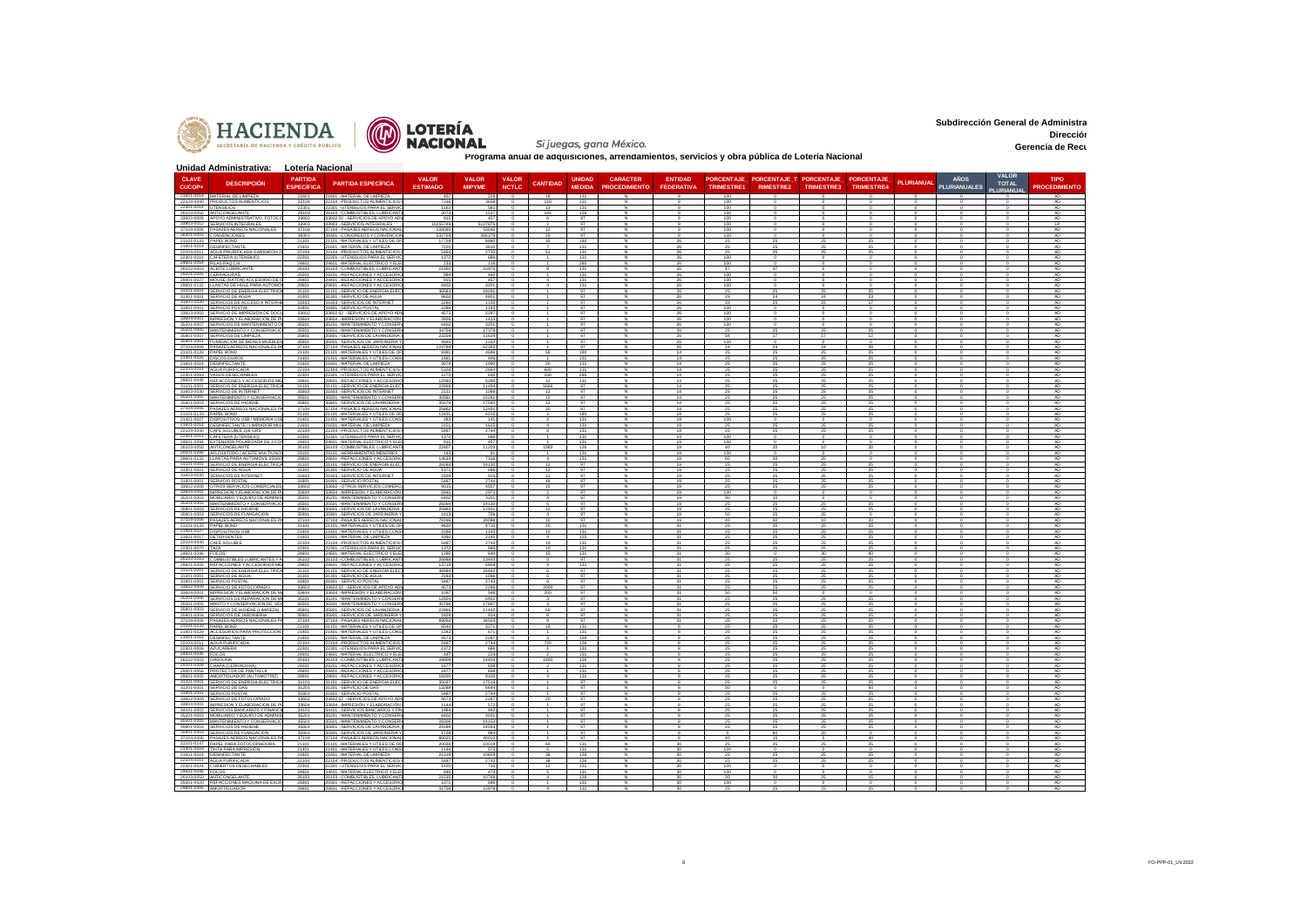

**Subdirección General de Administra Dirección Administrativa Gerencia de Recu** 

## Si juegas, gana México.

|                          | Unidad Administrativa:                                     | Lotería Nacional                    |                                                                     |                                 |                               |                              |                                |                         |                                         |                                     |                   |                                                        |                   |                                        |                    |                                    |                                            |                                     |
|--------------------------|------------------------------------------------------------|-------------------------------------|---------------------------------------------------------------------|---------------------------------|-------------------------------|------------------------------|--------------------------------|-------------------------|-----------------------------------------|-------------------------------------|-------------------|--------------------------------------------------------|-------------------|----------------------------------------|--------------------|------------------------------------|--------------------------------------------|-------------------------------------|
| <b>CLAVE</b><br>CUCOP+   | <b>DESCRIPCION</b>                                         | <b>PARTIDA</b><br><b>ESPECÍFICA</b> | <b>PARTIDA ESPECIFICA</b>                                           | <b>VALOR</b><br><b>ESTIMADO</b> | <b>VALOR</b><br><b>MIPYME</b> | <b>VALOR</b><br><b>NCTLC</b> | <b>CANTIDAD</b>                | UNIDAD<br><b>MEDIDA</b> | <b>CARÁCTER</b><br><b>PROCEDIMIENTO</b> | <b>ENTIDAD</b><br><b>FEDERATIVA</b> | <b>TRIMESTRE1</b> | PORCENTAJE PORCENTAJE T PORCENTAJE<br><b>RIMESTRE2</b> | <b>TRIMESTRE3</b> | <b>PORCENTAJE</b><br><b>TRIMESTRE4</b> | <b>PLURIANUAL</b>  | <b>AÑOS</b><br><b>PLURIANUALES</b> | <b>VALOR</b><br><b>TOTAL</b><br>PLURIANUAL | <b>TIPO</b><br><b>PROCEDIMIENTO</b> |
| 31101-0001               | SERVICIO DE ENERGIA ELECTRICA                              | 31101                               | 31101. - SERVICIO DE ENERGÍA ELÉC                                   | 56795                           | 2839                          |                              | $\overline{1}$                 | 97                      | N.                                      | 20 <sub>1</sub>                     | 25                | 25                                                     | 25                | 25                                     | $\sqrt{2}$         | $\sqrt{2}$                         |                                            | AD.                                 |
| 31301-0001               | SERVICIO DE AGUA                                           | 31301                               | 31301 .- SERVICIO DE AGUA                                           | 14483                           | 7241                          | $\sim$                       |                                | 97                      | N                                       | 30 <sup>°</sup>                     | 25                | 25                                                     | 25                | 25                                     |                    | $\sim$                             |                                            | AD.                                 |
| 31603-0030<br>31801-0001 | SERVICIO DE INTENET<br>SERVICIO POSTA                      | 31603<br>31801                      | 31603 .- SERVICIOS DE INTERNET<br>31801.-SERVICIO POSTA             | 1559<br>5487                    | 780<br>2743                   | $\sim$<br>$\sim$             | $\rightarrow$                  | 97<br>97                | N.<br>N.                                | 30<br>30                            | 25<br>25          | 25<br>25                                               | 25<br>25          | 25<br>25                               | $\sqrt{2}$         | $\Omega$<br>$\Omega$               | $\Omega$                                   | AD.<br>AD.                          |
| 33602-0009               | SERVICIO DE FOTOCOPIADO                                    | 33602                               | 33602 02 - SERVICIOS DE APOYO ADI                                   | 4733                            | 2366                          | $\Omega$                     | $\ddot{\phantom{1}}$           | 97                      | N.                                      | 30                                  | 100               | $\Omega$                                               | $\Omega$          | $\Omega$                               | $\Omega$           | $\Omega$                           | $\Omega$                                   | AD.                                 |
| 33604-0001               | IMPRESIÓN Y ELABORACIÓN DE                                 | 33604                               | 33604 .- IMPRESIÓN Y ELABORACIÓN                                    | 457                             | 228                           | $\sim$                       |                                | Q                       | N                                       | $\overline{30}$                     | 100               | $\sim$                                                 | $\sim$            | $\sim$                                 |                    | $\sim$                             | $\sim$                                     | AD                                  |
| 35201-0003               | MOBILIARIO Y EQUIPO DE ADMINI                              | 35201                               | 35201.-MANTENIMIENTO Y CONSER                                       | 13668                           | 6834                          | $\sim$                       | $\overline{1}$                 | 97                      | N.                                      | 30                                  | 100               | $\Omega$                                               | $\circ$           | $\Omega$                               | $\sim$             | $\sqrt{2}$                         | $\Omega$                                   | AD.                                 |
| 35501-0005               | MANTENIMIENTO Y CONSERVACI                                 | 35501                               | 35501 .- MANTENIMIENTO Y CONSER                                     | 37863                           | 18931                         | $\sim$                       |                                | 97                      | N.                                      | 20 <sub>1</sub>                     | 25                | 25                                                     | 25                | 25                                     |                    | $\sim$                             |                                            | AD.                                 |
| 35801-0003               | SERVICIO DE LIMPIEZA                                       | 35801                               | 35801.-SERVICIOS DE LAVANDERIA                                      | 41896                           | 20948                         | $\Omega$                     |                                | 97                      | N                                       | 30                                  | 25                | 25                                                     | 25                | 25                                     | $\Omega$           | $\Omega$                           | $\Omega$                                   | AD.                                 |
| 35901-0004               | ERVICIO DE JARDINERIA                                      | 35901                               | 35901.-SERVICIOS DE JARDINERÍA                                      | 10210                           | 5105                          |                              |                                | Q7                      |                                         | 30                                  | 25                | 25                                                     | 25                | 25                                     |                    |                                    |                                            | AD.                                 |
| 37104-0006               | PASAJES AEREOS NACIONALES PA                               | 37104                               | 37104 - PASAJES AEREOS NACIONA                                      | 82825                           | 41412                         | $\sim$                       | $\sim$                         | 97                      | N.                                      | 30                                  | 25                | 25                                                     | 25                | 25                                     | $\sim$             | $\sqrt{2}$                         | $\Omega$                                   | AD.                                 |
| 21101-0133               | PAPEL BOND                                                 | 21101                               | 21101. - MATERIALES Y UTILES DE O                                   | 1409                            | 704                           | $\sim$                       | $\overline{2}$                 | 180                     | N.                                      | $\alpha$                            | 100               | $\sqrt{2}$                                             | $\sim$            | $\sim$                                 | $\sim$             | $\sim$                             | $\sim$                                     | AD.                                 |
| 22104-0039               | CAFÉ MOLIDO                                                | 22104<br>22301                      | 22104 .- PRODUCTOS ALIMENTICIOS                                     | 46883<br>3907                   | 23441<br>1953                 | $\Omega$<br>$\sim$           | 15<br>$\sim$                   | 131<br>131              | N.<br>N                                 | $\mathbf{q}$<br>$\alpha$            | 25<br>100         | 25<br>$\sim$                                           | 25<br>$\sim$      | 25<br>$\sim$                           | $\Omega$<br>$\sim$ | $\Omega$<br>$\sim$                 | $\Omega$<br>$\sim$                         | AD.<br>AD                           |
| 22301-0014<br>26103-0050 | CAFETERA                                                   |                                     | 22301. - UTENSILIOS PARA EL SERVI<br>26103. COMBUSTIBLES, LUBRICANT |                                 | 6412                          | $\sim$                       | 455                            |                         | N.                                      | $\circ$                             |                   | $\Omega$                                               | $\Omega$          | $\Omega$                               | n                  | $\Omega$                           | $\sim$                                     |                                     |
| 31801-0001               | ANTICONGELANTI<br>SERVICIO POSTA                           | 26103<br>31801                      | 31801.-SERVICIO POSTA                                               | 12825<br>6036                   | 3018                          | $\sim$                       |                                | 126<br>97               | N.                                      | $\sim$                              | 100<br>100        | $\sim$                                                 | $\sim$            | $\sim$                                 |                    | $\sim$                             | $\sim$                                     | AD.<br>AD                           |
| 33602-0009               | SERVICIO DE FOTOCOPIADO                                    | 33602                               | 33602 .- OTROS SERVICIOS COMERC                                     | 5030                            | 2515                          | $\sim$                       | $\overline{1}$                 | 97                      | N                                       | $\alpha$                            | 100               | $\Omega$                                               | $\Omega$          | $\Omega$                               | $\sim$             | $\Omega$                           | $\sim$                                     | AD.                                 |
| 33604-0001               | IMPRESIONES DE MATERIALES D                                | 33604                               | 33604 .- IMPRESIÓN Y ELABORACIÓN                                    | 2930                            | 1465                          | $\sim$                       |                                | Q7                      | N                                       |                                     | 100               | $\sim$                                                 | $\sim$            | $\Omega$                               |                    | $\sim$                             |                                            | AD.                                 |
| 37104-0006               | PASAJES AÉREOS NACIONALES                                  | 37104                               | 37104 - PASAJES AEREOS NACIONA                                      | 42683                           | 21341                         | $\sqrt{2}$                   |                                | 97                      | <b>N</b>                                | $\circ$                             | 100               | $\Omega$                                               | $\Omega$          | $\Omega$                               |                    | $\Omega$                           | $\sim$                                     | AD.                                 |
| 29401-0012               | DISCO DURO PARA MICROCOMPU                                 | 29401                               | 29401 .- REFACCIONES Y ACCESORIO                                    | 4207                            | 2103                          | $\sim$                       | - 2                            | 131                     | N                                       | $\alpha$                            | 100               | $\Omega$                                               | $\Omega$          | $\Omega$                               |                    | $\Omega$                           | $\sim$                                     | AD.                                 |
| 31801-0001               | SERVICIO POSTAL                                            | 31801                               | 31801.-SERVICIO POSTAL                                              | 1829                            | 915                           | $\Omega$                     | $\overline{1}$                 | 97                      | N.                                      | $\mathbf{q}$                        | 100               | $\sqrt{2}$                                             | $\sqrt{2}$        | $\Omega$                               | $\sim$             | $\Omega$                           | $\Omega$                                   | AD                                  |
| 37104-0006               | PASAJES AEREOS                                             | 37104                               | 37104 .- PASAJES AEREOS NACIONA                                     | 4491                            | 2245                          | $\sim$                       |                                | Q7                      | AL.                                     | $\alpha$                            | 100               | $\sim$                                                 | $\sim$            | $\sim$                                 |                    | $\sim$                             | $\sim$                                     | AD.                                 |
| 22104-0040               | CAFÉ SOLURI E CLÁSICO 225 GRE                              | 22104                               | 22104 - PRODUCTOS ALIMENTICIOS                                      | 3853                            | 1927                          | $\sim$                       | 25                             | 131                     | N                                       | $\alpha$                            | 50                | 50                                                     | $\Omega$          | $\Omega$                               | $\sim$             | $\Omega$                           | $\sim$                                     | AD                                  |
| 32601-0007               | ARRENDAMIENTO DE MAQUINARI                                 | 32601                               | 32601 .- ARRENDAMIENTO DE MAQU                                      | 15091                           | 7546                          | $\Omega$                     | $\sim$                         | Q                       | N                                       | $\alpha$                            | 100               | $\Omega$                                               | $\Omega$          | $\Omega$                               | $\sim$             | $\Omega$                           | $\sim$                                     | AD.                                 |
| 33602-0009               | SERVICIOS DE APOYO ADMINISTR                               | 33602                               | 33602 02 - SERVICIOS DE APOYO AD                                    | 6349                            | 3175                          | $\sim$                       |                                | Q7                      | N.                                      | $\alpha$                            | 50                | 50                                                     | $\sqrt{2}$        | $\Omega$                               |                    | $\sim$                             | $\sim$                                     | AD.                                 |
| 33604-0001               | IMPRESIÓN Y ELABORACIÓN DE I                               | 33604                               | 33604 .- IMPRESIÓN Y ELABORACIÓN                                    | 6349                            | 3175                          | $\Omega$                     | $\overline{1}$                 | 97                      | N                                       | $\mathbf{q}$                        | 50                | 50                                                     | $\sqrt{2}$        | $\Omega$                               | $\Omega$           | $\Omega$                           | $\Omega$                                   | AD.                                 |
| 37104-0006               | PASAJES AÉREOS NACIONALES                                  | 37104                               | 37104 .- PASAJES AEREOS NACIONAL                                    | 4818                            | 2409                          | $\Omega$                     | $\overline{1}$                 | 97                      | N.                                      | $\mathbf{q}$                        | 100               | $\Omega$                                               | $\circ$           | $^{\circ}$                             | $\Omega$           | $\sqrt{2}$<br>$\sim$               | $\Omega$                                   | AD                                  |
| 38401-0001<br>33604-0001 | <b>EXPOSICIONES</b><br>IMPRESIÓN Y ELABORACIÓN DE P        | 38401<br>33604                      | 38401 .- EXPOSICIONES<br>33604 .- IMPRESIÓN Y ELABORACIÓN           | 2000000<br>9146                 | 100000<br>4573                | $\sim$<br>$\sim$             | $\sim$                         | 97<br>Q                 | N<br>N                                  | $\alpha$<br>9                       | 25<br>25          | 25<br>25                                               | 25                | 25<br>30                               | $\sim$             | $\Omega$                           | $\sim$<br>$\Omega$                         | LP.<br>AD.                          |
| 33903-0012               | SERVICIO INTEGRAL PARA LA FL.                              | 33903                               | 33903. - SERVICIOS INTEGRALES                                       | 1775862                         |                               | $\sim$                       | $\rightarrow$                  | 97                      | N                                       | $\alpha$                            | $\sim$            | $\Omega$                                               | 20<br>90          | 10                                     | $\sim$             | $\sim$                             | $\sim$                                     | 1P                                  |
| 33903-0012               | IMPRESIÓN Y ELABORACIÓN DE M                               | 33604                               | 33604 .- IMPRESIÓN Y ELABORACIÓN                                    | 89491                           | 44746                         | $\Omega$                     | $\overline{1}$                 | 97                      | N                                       | $\mathbf{q}$                        | 25                | 25                                                     | 25                | 25                                     | $\Omega$           | $\Omega$                           | $\Omega$                                   | AD                                  |
| 37201-0001               | SERVICIOS INTEGRALES                                       | 33903                               | 33903. - SERVICIOS INTEGRALES                                       | 150860                          | 75430                         | $\sim$                       | $\sim$                         | Q                       | Z                                       | $\mathbf{Q}$                        | 25                | 25                                                     | 25                | 25                                     | $\sim$             | $\Omega$                           | $\sim$                                     | AD.                                 |
| 35701-0001               | MANTENIMIENTO Y CONSERVACIÓ                                | 35701                               | 35701 .- MANTENIMIENTO Y CONSER                                     | 473645                          | 236822                        | $\sim$                       | $\overline{1}$                 | 97                      | N.                                      | $\sim$                              | 25                | 25                                                     | 25                | 25                                     | $\sim$             | $\Omega$                           | $\sim$                                     | AD.                                 |
| 3830-0001                | CONGRESOS Y CONVENCIONES                                   | 38301                               | 38301. CONGRESOS Y CONVENCIO                                        | 69279                           | 34640                         | $\sim$                       | $\overline{1}$                 | 97                      | AL.                                     | $\sim$                              | 100               | $\sim$                                                 | $\sim$            | $\Omega$                               |                    | $\sim$                             | $\sim$                                     | AD                                  |
| 21601-0014               | MATERIAL DE LIMPIEZA                                       | 21601                               | 21601 .- MATERIAL DE LIMPIEZA                                       | 2744                            | 1372                          | $\sim$                       | $20^{\circ}$                   | 131                     | N                                       | $\alpha$                            | 50                | $\sim$                                                 | 50                | $\Omega$                               |                    | $\sim$                             | $\sim$                                     | AD.                                 |
| 24601-0019               | MATERIAL ELÉCTRICO Y ELECTRO                               | 24601                               | 24601 .- MATERIAL ELÉCTRICO Y EL                                    | 1829                            | 915                           | $^{\circ}$                   | $\overline{2}$                 | 131                     | N                                       | $\mathbf{q}$                        | $\Omega$          | 50                                                     | $\circ$           | 50                                     | $\Omega$           | $\Omega$                           | $\Omega$                                   | AD.                                 |
| 29901-0033               | REFACCIONES Y ACCESORIOS ME                                | 29901                               | 29901. - REFACCIONES Y ACCESORIO                                    | 915                             | 457                           | $\sim$                       |                                | 131                     |                                         |                                     | 100               | $\sim$                                                 | $\Omega$          | $\sim$                                 |                    | $\sim$                             |                                            | AD                                  |
| 33903-0012               | SERVICIOS INTEGRALES                                       | 33903                               | 33903 .- SERVICIOS INTEGRALES                                       | 16698276                        | 8349138                       | $\sim$                       | $\rightarrow$                  | 97                      | AL.                                     | $\sim$                              | 25                | 25                                                     | 25                | 25                                     | $\sim$             | $\sim$                             | $\sim$                                     | 1P                                  |
| 35701-0001               | MANTENIMIENTO Y CONSERVACIÓ                                | 35701                               | 35701 .- MANTENIMIENTO Y CONSER                                     | 344828                          | 172414                        | $\Omega$                     | $\overline{1}$                 | 97                      | N.                                      | $\mathbf{q}$                        | 35                | 45                                                     | 10                | 10                                     | $\Omega$           | $\Omega$                           | $\Omega$                                   | AD                                  |
| 37104-0006<br>36901-0001 | PASAJES AÉREOS NACIONALES P                                | 37104                               | 37104 - PASAJES AEREOS NACIONA                                      | 96552                           | 48276                         | $\sim$                       | $\overline{1}$                 | 97                      | N.                                      | $\mathbf{q}$                        | $\sim$            | 35                                                     | 35                | 30                                     | $\sim$             | $\sim$                             | $\sim$                                     | AD.                                 |
| 33104-0002               | SERVICIOS RELACIONADOS CON<br>SERVICIOS PROFESIONALES DE A | 36901<br>33104                      | 36901 .- SERVICIOS RELACIONADOS<br>33104. - OTRAS ASESORIAS PARA LI | 2340631<br>OFFFRE               | 117031                        | $\sim$<br>$\Omega$           | $\rightarrow$<br>$\rightarrow$ | 97<br>97                | N.<br>N.                                | $\alpha$<br>$\mathbf{q}$            | 25<br>25          | 25<br>25                                               | 25<br>25          | 25<br>25                               | $\sim$<br>$\Omega$ | $\sim$<br>$\Omega$                 | $\sim$<br>$\Omega$                         | IP.<br>AD                           |
| 33903-0012               | SERVICIO INTEGRAL PARA EL CÁL                              | 33903                               | 33903. - SERVICIOS INTEGRALES                                       | 1654303                         |                               |                              |                                | Q7                      | M.                                      |                                     | 25                | 25                                                     | 25                | 25                                     |                    | $\sim$                             |                                            | LP.                                 |
| 2610-0013                | GASOLINA                                                   | 26103                               | 26103. COMBUSTIBLES, LUBRICAN                                       | 1793                            | 896                           | $\sim$                       | $\rightarrow$                  | 97                      | <b>N</b>                                | $\mathbf{q}$                        | $\sim$            | 36                                                     | 36                | 28                                     | $\sim$             | $\Omega$                           | $\Omega$                                   | AD.                                 |
| 3360-0008                | OTROS SERVICIOS COMERCIALE                                 | 33602                               | 33602 02 - SERVICIOS DE APOYO ADI                                   | 893                             | 446                           | $\Omega$                     | $\rightarrow$                  | 97                      | N.                                      | $\alpha$                            | $\sim$            | 100                                                    | $\Omega$          | $\Omega$                               | $\sim$             | $\sim$                             | $\sim$                                     | AD.                                 |
| 3710-0006                | ASAJES AÉREOS NACIONALES P                                 | 37104                               | 37104 .- PASAJES AEREOS NACIONA                                     | 27222                           | 13611                         |                              |                                | Q7                      | M.                                      | $\alpha$                            |                   | 44                                                     | 44                | 12                                     |                    | $\sim$                             | $\sim$                                     | AD.                                 |
| 3710-0006                | PASAJES AÉREOS NACIONALES P                                | 37104                               | 37104 - PASAJES AEREOS NACIONA                                      | 9602.59                         | 4801                          |                              |                                | 97                      | N                                       |                                     |                   | 42                                                     | 42                | 16                                     |                    | $\Omega$                           |                                            | AD                                  |
| 2150-0007                | DISCOS COMPACTOS CDROM                                     | 21501                               | 21501 .- MATERIAL DE APOYO INFOR                                    | 4710.34                         | 2355                          | $\Omega$                     | 50.                            | 131                     | N.                                      | $\alpha$                            | 25                | 25                                                     | 25                | 25                                     | $\Omega$           | $\sim$                             | $\sim$                                     | AD                                  |
| 3710-0006                | PASAJES AÉREOS NACIONALES F                                | 37104                               | 37104 .- PASAJES AEREOS NACIONAL                                    | 10187.07                        | 5093                          | $\sim$                       |                                | 97                      | N                                       |                                     |                   | 42                                                     | 42                | 16                                     |                    | $\sim$                             |                                            | AD                                  |
| 2150-0045                | GACETAS                                                    | 21501                               | 21501 .- MATERIAL DE APOYO INFOR                                    | 9145.69                         | 4572                          | $\sim$                       | 12 <sup>12</sup>               | 32                      | N.                                      | $\mathbf{q}$                        | 25                | 25                                                     | 25                | 25                                     | $\sim$             | $\Omega$                           | $\sim$                                     | AD.                                 |
| 2230-0079                | JTENSILIOS PARA SERVIR ALIMEN                              | 22301                               | 22301 .- UTENSILIOS PARA EL SERVIO                                  | 456.9                           | 228                           | $\sim$                       | 10 <sup>1</sup>                | 131                     | N.                                      | $\alpha$                            | 25                | 25                                                     | 25                | 25                                     | $\sim$             | $\sim$                             | $\sim$                                     | AD.                                 |
| 3180-0001                | SERVICIO POSTAL                                            | 31801                               | 31801 - SERVICIO POSTAL                                             | 901.72                          | 450                           |                              |                                | 97                      | N                                       |                                     | 25                | 25                                                     | 25                | 25                                     |                    | $\Omega$                           | $\Omega$                                   | AD.                                 |
| 3360-0003                | NEORMACIÓN EN MEDIOS MASIN                                 | 33605                               | 33605 - INFORMACIÓN EN MEDIOS M                                     | 19206.03                        | 9603                          |                              |                                | Q7                      |                                         |                                     | 25                | 25                                                     | 25                | 25                                     |                    | $\sim$                             |                                            | AD.                                 |
|                          | 3710-0006 PASAJES AEREOS NACIONALES PA                     | 37104                               | 37104 .- PASAJES AEREOS NACIONAL                                    | 19206.03                        | 9603                          | $\Omega$                     | $\overline{1}$                 | 97                      | N.                                      | $\alpha$                            | $\Omega$          | $42-$                                                  | $42^{\circ}$      | 16                                     |                    | $\Omega$                           | $\Omega$                                   | AD.                                 |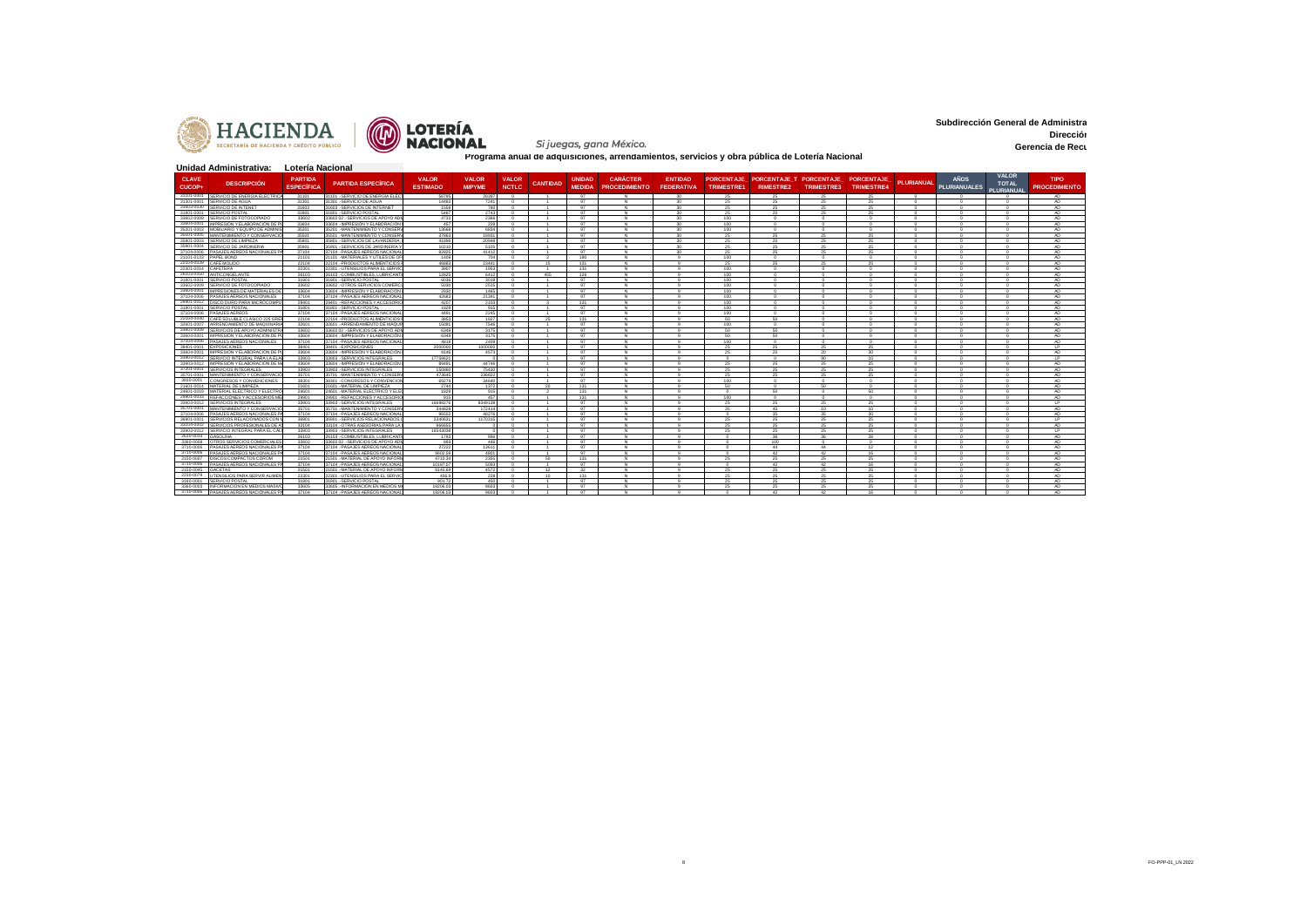**Subdirección General de Administracion y Finanzas Dirección Administrativa Gerencia de Recursos Materiales**

> **JUSTIFICACIÓN TIPO PROCEDIM** 42-MONTO 42-MONTO 42-MONTO 42-MONTO 42-MONTO 42-MONTO 42-MONTO 42-MONTO 42-MONTO 42-MONTO 42-MONTO 42-MONTO 42-MONTO 42-MONTO 42-MONTO 42-MONTO 42-MONTO 42-MONTO 42-MONTO 42-MONTO 42-MONTO 42-MONTO 42-MONTO 42-Monto 42-Monto 42-Monto 42-Monto 42-Monto 42-Monto 42-Monto 42-Monto 1-V 42-Monto 42-Monto 42-MONTO 42-MONTO 42-MONTO 42-MONTO 42-MONTO 42-MONTO 42-MONTO 42-MONTO 42-MONTO 42-MONTO 42-MONTO 42-MONTO 42-MONTO 42-MONTO 42-MONTO 42-MONTO 42-MONTO 42-MONTO 42-MONTO 42-MONTO 42-MONTO 42-MONTO 42-MONTO 42-MONTO 42-MONTO 42-MONTO 42-MONTO 42-MONTO 42-MONTO 42-MONTO 42-MONTO 42-MONTO 42-MONTO 42-MONTO 42-MONTO 42-MONTO 42-MONTO 42-MONTO 42-MONTO 42-MONTO 42-MONTO 42-MONTO 42-MONTO 42-MONTO 42-MONTO 42-MONTO 42-MONTO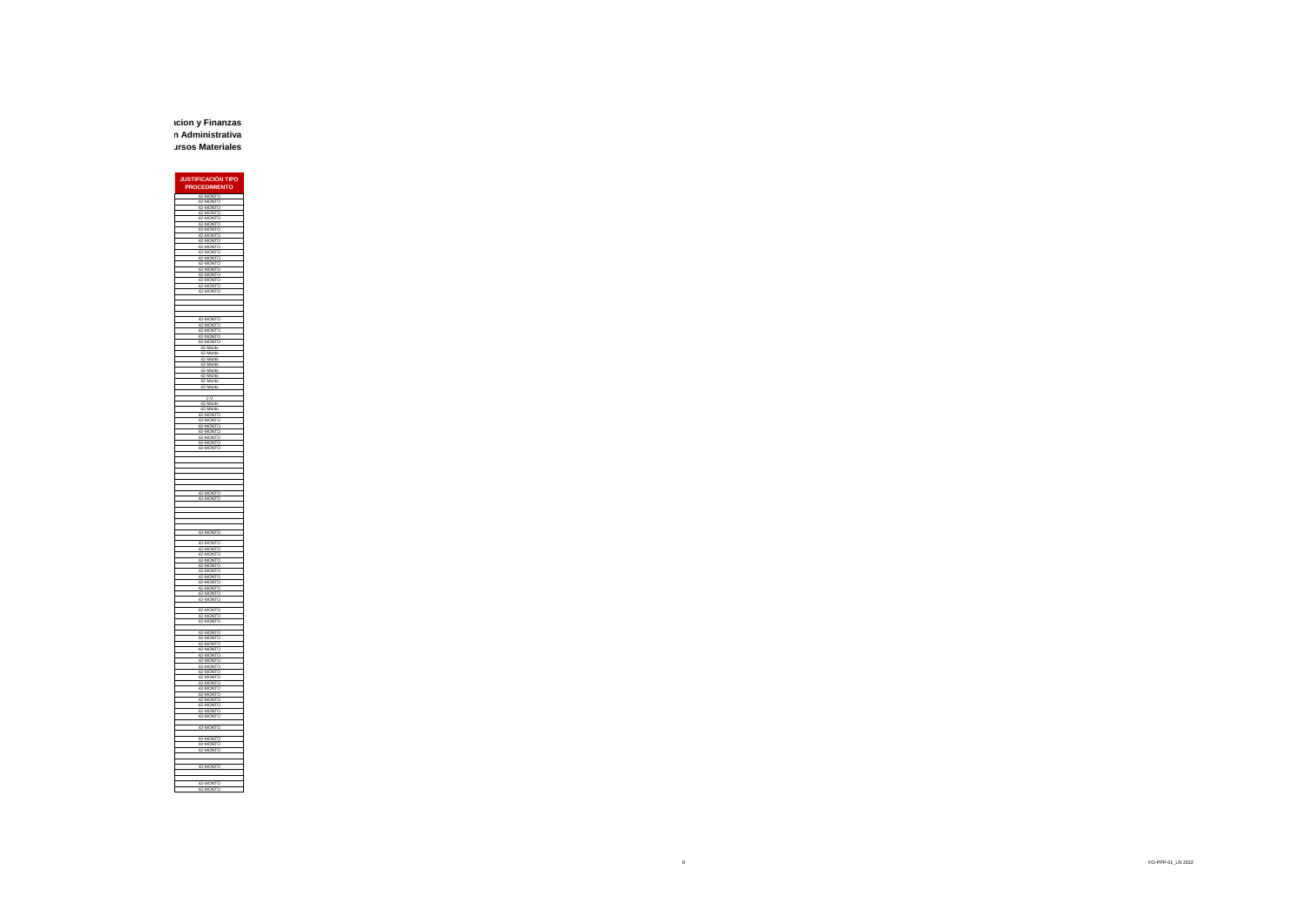**Subdirección General de Administracion y Finanzas Dirección Administrativa Gerencia de Recursos Materiales**

> **JUSTIFICACIÓN TIPO PROCEDIM** 42-MONTO 42-MONTO 42-MONTO 42-MONTO 42-MONTO 42-MONTO 42-MONTO 42-MONTO 42-MONTO 42-MONTO 42-MONTO 42-MONTO 42-MONTO 42-MONTO MONTO-42 MONTO-42 MONTO-42 MONTO-42 42-MONTO 42-MONTO 42-MONTO 42-MONTO 42-MONTO 42-MONTO 42-MONTO 42-MONTO 42-MONTO 42-MONTO 42-MONTO 42-MONTO 42-MONTO 42-MONTO 42-MONTO 42-MONTO 42-MONTO 42-MONTO 42-MONTO 42-MONTO 42-MONTO 42-MONTO 42-MONTO 42-MONTO 42-MONTO 42-MONTO 42-MONTO 42-MONTO 42-MONTO 42-MONTO 42-MONTO 42-MONTO 42-MONTO 42-MONTO 42-MONTO 42-MONTO 42-MONTO 42-MONTO 42-MONTO 42-MONTO 42-MONTO 41-X 42-MONTO 42-MONTO 42-MONTO 42-MONTO 42-MONTO 42-MONTO 42-MONTO 42-MONTO 42-MONTO 42-MONTO 42-MONTO 42-MONTO 42-MONTO 42-MONTO 42-MONTO 42-MONTO 42-MONTO 42-MONTO 42-MONTO 42-MONTO 41-I 42-MONTO 42-MONTO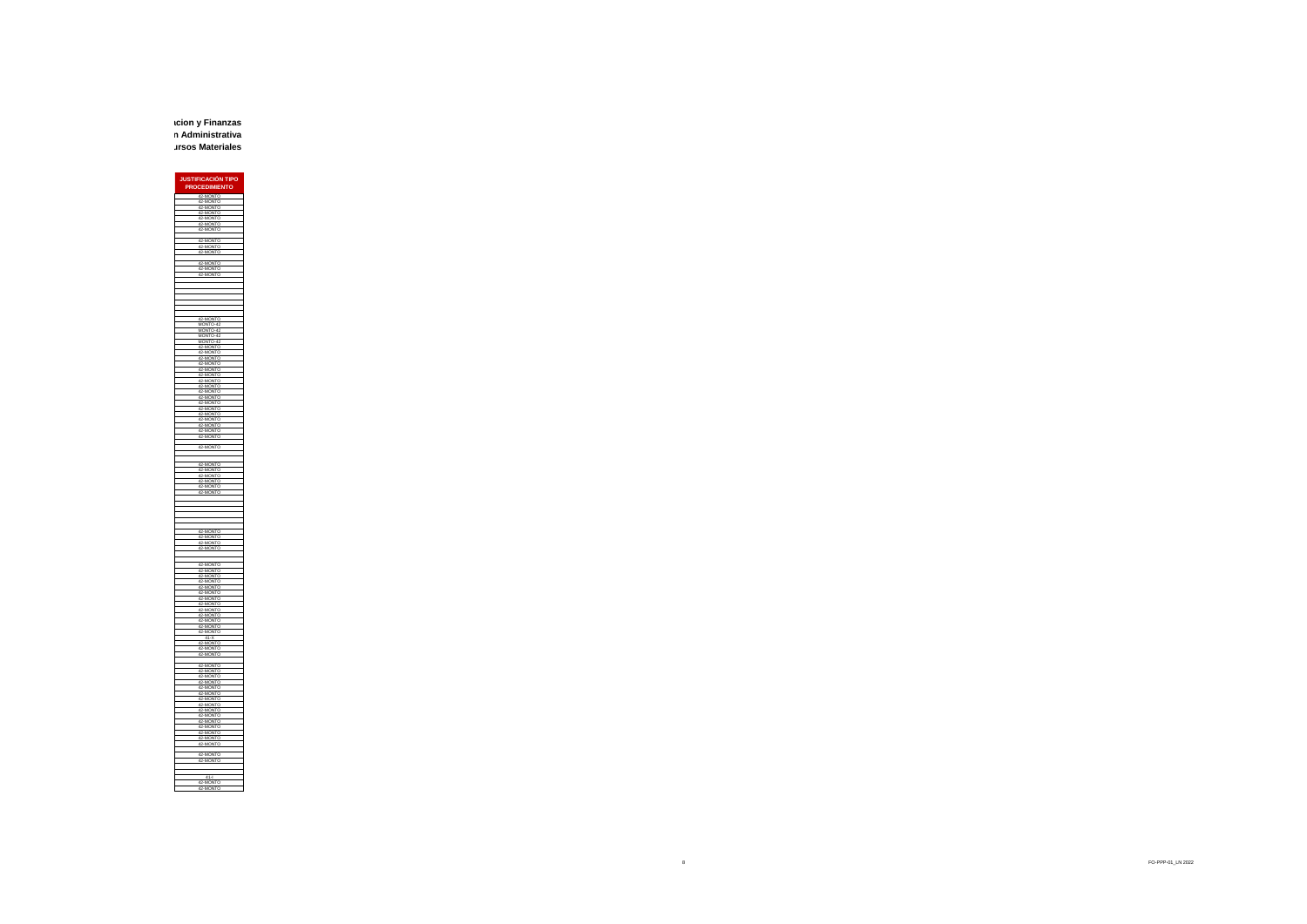**Subdirección General de Administracion y Finanzas Dirección Administrativa Gerencia de Recursos Materiales**

> **JUSTIFICACIÓN TIPO PROCEDIM** 42-MONTO 42-MONTO 42-MONTO 42-MONTO 42-MONTO 42-MONTO 42-MONTO 42-MONTO 42-MONTO 42-MONTO 42-MONTO 42-MONTO 42-MONTO 42-MONTO 42-MONTO 42-MONTO 42-MONTO 42-MONTO 42-MONTO 42-MONTO 42-MONTO 42-MONTO 42-MONTO 42-MONTO 42-MONTO 42-MONTO 42-MONTO 42-MONTO 42-MONTO 42-MONTO 42-MONTO 42-MONTO 42-MONTO 42-MONTO 42-MONTO 42-MONTO 42-MONTO 42-MONTO 42-MONTO 42-MONTO 42-MONTO 42-MONTO 42-MONTO 42-MONTO 42-MONTO 42-MONTO 42-MONTO 42-MONTO 42-MONTO 42-MONTO 42-MONTO 42-MONTO 42-MONTO 42-MONTO 42-MONTO 42-MONTO 42-MONTO 42-MONTO 42-MONTO 42-MONTO 42-MONTO 42-MONTO 42-MONTO 42-MONTO 42-MONTO 42-MONTO 42-MONTO 42-MONTO 42-MONTO 42-MONTO 42-MONTO 42-MONTO 42-MONTO 42-MONTO 42-MONTO 42-MONTO 42-MONTO 42-MONTO 42-MONTO 42-MONTO 42-MONTO 42-MONTO 42-MONTO 42-MONTO 42-MONTO 42-MONTO 42-MONTO 42-MONTO 42-MONTO 42-MONTO 42-MONTO 42-MONTO 42-MONTO 42-MONTO 42-MONTO 42-MONTO 42-MONTO 42-MONTO 42-MONTO 42-MONTO 42-MONTO 42-MONTO 42-MONTO 42-MONTO 42-MONTO 42-MONTO